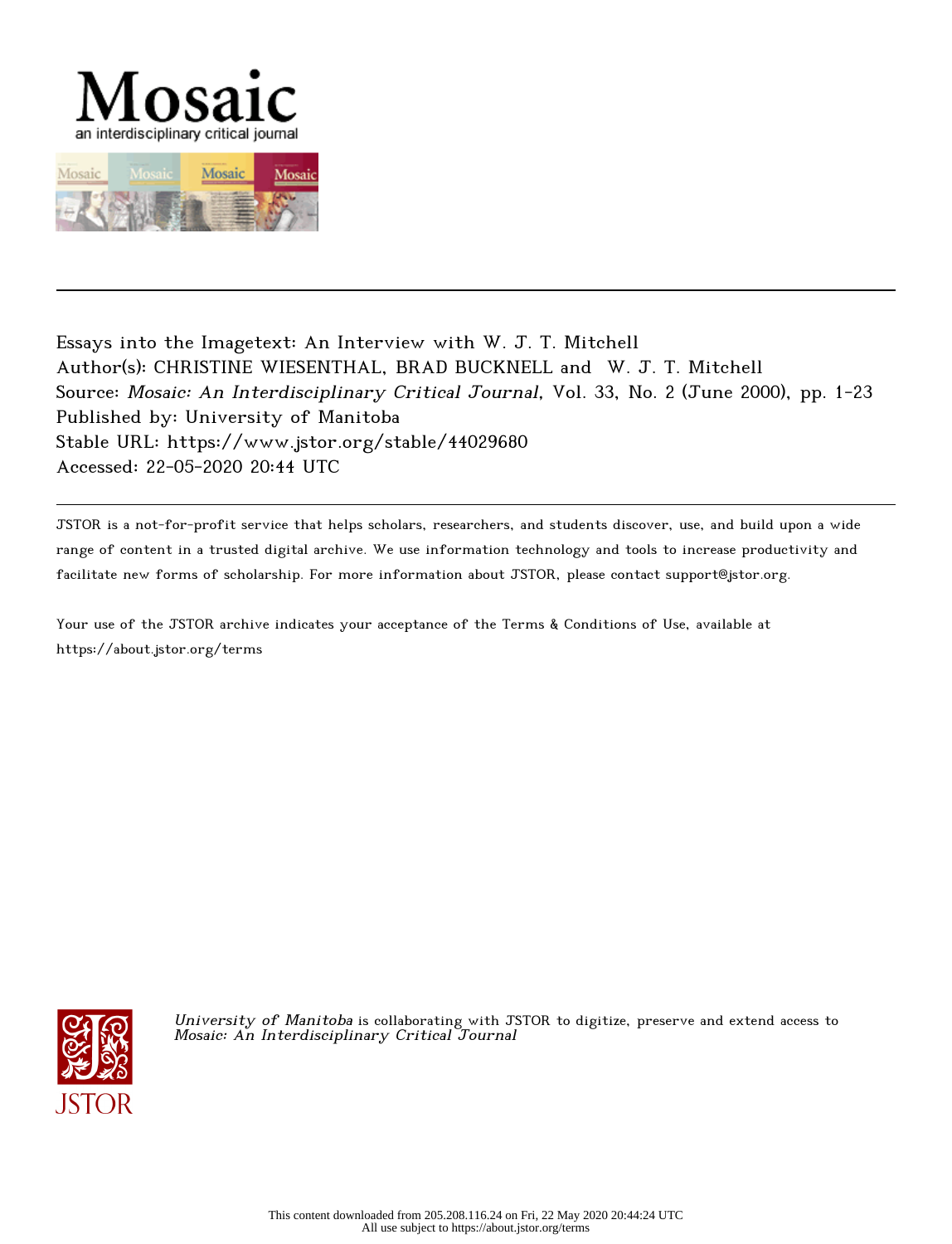This is an edited transcript of a two-hour interview with W.J.T. Mitchell conducted by Christine Wiesenthal (CW) and Brad Bucknell (BB) on March 10, 2000 at the Fort Garry Hotel, Winnipeg, Manitoba. Professor Mitchell delivered the University of Manitoba Sidney Warhaft Memo rial Lecture titled "Offending Images: Sensation at the Brooklyn Museum" on March 9, 2000, at the Plug In Gallery, Winnipeg.

# Essays into the Imagetext: An Interview with W. J. T. Mitchell

#### CHRISTINE WIESENTHAL and BRAD BUCKNELL

 cw You describe your recent book, Picture Theory , as "basi cally [the] sequel and companion volume" promised by Iconology back in 1986. 1 thought we might begin with the very obvious material fact of the size differential between these two books. It occurred to me that while Wittgen stein's "Duck Rabbit" pops up once as a hypericon in Iconology, in Picture Theory, it seems to proliferate wildly as a meta-picture. These are Fliegende Blätter, if I ever saw them!1 Could you talk a little bit about the structure and the organization of Picture Theory as an exercise in "applied iconology," and could you mention some of the factors that were relevant in the way the book eventually took shape?

WJTM Well, I've always been interested in book design, par ticularly, the design of illustrated books. My doctoral dissertation (later my first book) was called, Blake's Composite Art, and it was about the relationship of text design in Blake's illuminated poetry. So that was my first and formative scholarly problem, to try to think about a mixed representation, a mixed medium. I grew up in the golden age of comic books as well-the era of Mad, Astounding Science Fiction, and the Classic Comics. The idea of image and text working in a collaborative form had always been fascinating to me. So, when I wrote *Iconology*, I

Mosaic 33/2 0027-1276-00/024001\$02.00©Mosaic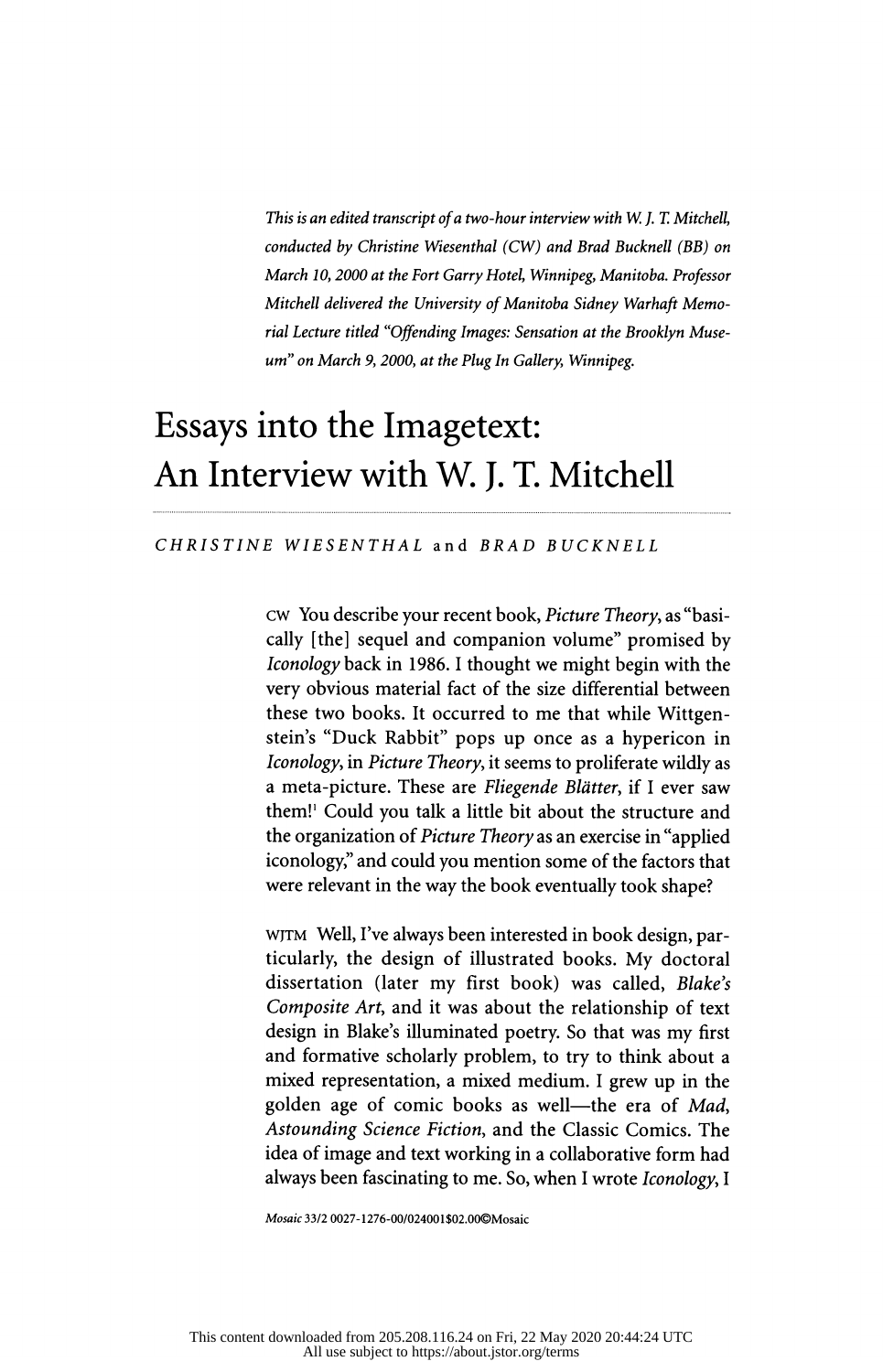saw it as a kind of askesis—that is, I was trying to listen to the problem of the image-text relation rather than to look at it. I said at the beginning of Iconology I wanted to write a book about pictures for the blind, a book of rumors about pictures and how people talk about them "behind their backs" as it were—what you would imagine pictures were if you couldn't see them, but could just hear what people said about them. So *Iconology* is short partly because it doesn't give any space to pictures except for a cou ple of drawings. It's really focused on what people say to each other about images, the invisible "aural/oral" aura of fantasy and anxiety that hovers around them. I felt at the moment of Iconology that it was an important

 The idea of image and text working in a collaborative form had always been fascinating to me.

 theoretical gesture not to be distracted by looking at visual images as if they were transparent or self-evident. In Picture Theory, then, I made exactly the opposite move. What I wanted in that book was to be still, to silence the theoretical chatter (at least momen tarily) and let pictures talk and to allow visual images to attain some kind of theoretical status. In art his torical discourse the picture is so often treated as an object or target, and as

 we talk about it, the language pre-empts the picture, a pre-emption that I tried to air out in Iconology. The commentary replaces the thing. In Picture Theory, I wanted to treat the pictorial object as a subject capable of self-reflection, so that pictures could become self-theorizing symbols or "metapictures." That is what motivates strange, awkward title, "picture theory." It expresses an imperative "to picture" theory rather than to con struct a theory "of" pictures. The aim is to let pictures "do" theory and give theory a physical, visible, figured body.

The other difference between *Iconology* and *Picture Theory* is that the earlier book took theoretical texts as its object—Wittgenstein, Burke, Lessing, Gombrich, Nelson Goodman, Marx-theorists who have impor tant things to say about the relations between verbal and visual represen tation. The images of Iconology are mainly verbal and figurative, "pictures," as Wittgenstein puts it, that "lay in our language." They are hypericons such as the cave, the camera obscura, and the tabula rasa, addressed to the mind's eye, and designed to explain the very process by which the mind produces and apprehends images. In Picture Theory, the objects are poems, paintings, engravings, sculptural objects, photographs,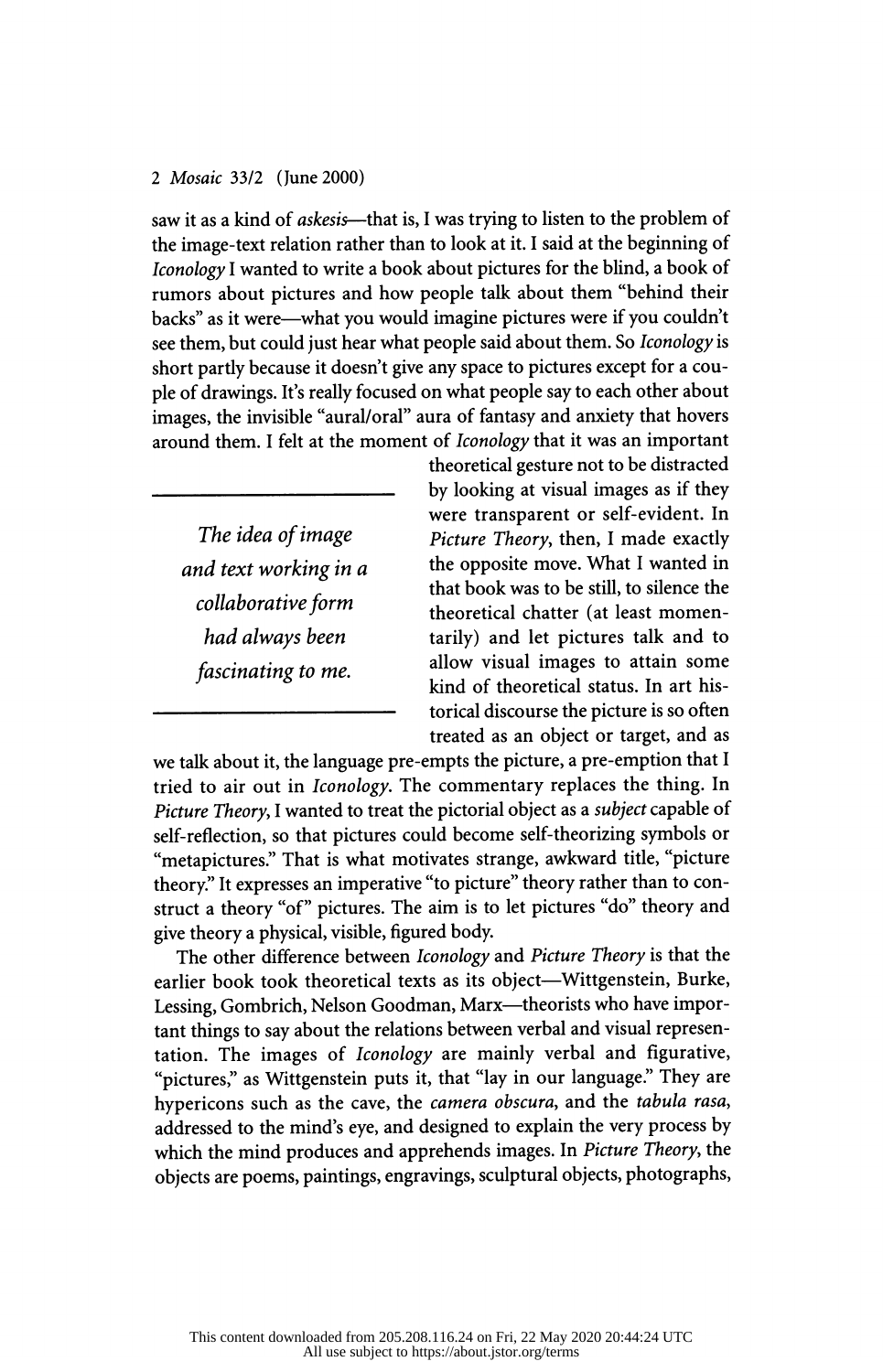# Christine Wiesenthal and Brad Bucknell 3

narratives, films, television programs-in short works of art, forms of mass media, cultural representations. And the aim is to investigate the ways in which these forms theorize *themselves*, not to apply a theory imported from some academic discipline. I wanted to circumvent the familiar theory/practice division, where you say, "I've got a method and I'll apply it to that thing." I wanted the "thing" to cough up a method that was immanent in its own form. That's why the duck-rabbit keeps breed ing, because I'm trying to think with it, instead of thinking about it from outside, saying, "I've got a theory about the duck- rabbit." I want the duck rabbit to tell me where to go. Needless to say, this sort of exercise can never completely elude the categories of cultural theory, semiotics, lin guistics, and so forth, but it can come at them from within the density of representations, as it were. My most recent project, The Last Dinosaur Book, attempt a similar strategy, and could be called "thinking with dinosaurs" (or of dinosaurs as images and metaphors) in the way that Lévi-Strauss defines the totem, as an animal that is "good to think."

 cw Well, you have a good deal of fun, actually, in Picture Theory , chasing that duck-rabbit from the pages of Fliegende Blätter through Wittgenstein and the psychology journals. And those are moments which seem to belie what you, elsewhere in the book, talk about as its function of "disillusion ment, the opening of the negative critical space that would reveal how lit tle we understand about pictures and how little difference mere 'understanding' would make" (1994, 6). I am interested to hear you talk a little bit more about the source of that disillusionment for you. Is it a dis illusionment linked to the question of mapping out a general theory of representation, or more broadly, to what you posit as the "pictorial turn" of a "post-linguistic, post-semiotic" culture "totally dominated by images" (1994, 15-16)?

 wjtm First, I should say, the trope of disappointment in my writing (or anyone's, really) is usually a sign that one has wised up about something. Disillusion is actually a positive symptom of the fact that somehow we do keep on learning as we think our thoughts, write them down, and see the error of our ways. The real horror would be to find oneself incapable of disillusionment. Blake says somewhere that "To be in error and to cast it out," is the most crucial moment of creativity. So that is generally the tone in which I talk about disappointment. It's also linked to a sense that a cru cial part of the theoretical enterprise is humility and a realistic assessment of the limitations of one's own bright ideas. Even though I started my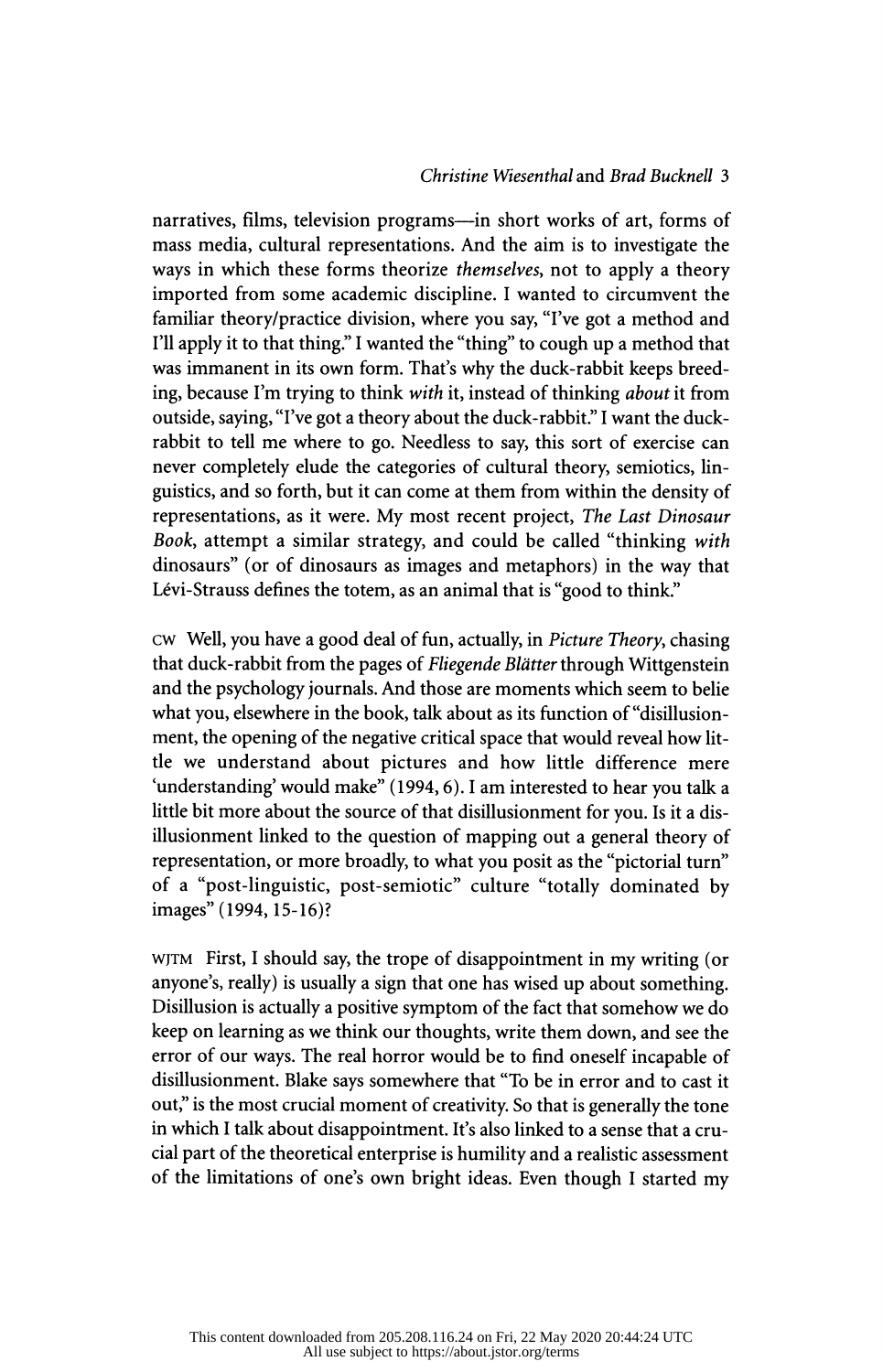scholarly and poetic life as a Blakean and I firmly believe in the creative and poetic imagination, I'm (also like Blake, and despite his reputation to the contrary) a skeptic, a rationalist, and deeply suspicious of mystery. I believe we should try to make things as clear, reasonable, coherent, under standable as possible, and not mystify ourselves with either received ideas or exotic, esoteric conundrums. Life is mysterious enough without our adding to the confusion. This places me, I hope, in what Karel Capek called "the radical center," the true home of dialectics. We need rationality, but we must also recognize, as Kant did, that there is a kind of desire or passion of reason, which goes wild and builds worlds itself. Structuralism was the result of that passion of reason—the fantasy that you could actu ally systematize human thought so fully that you would have a compre hensive map of it, a Borgesian map that is identical to the territory it maps. When I started working on Blake and the problem of verbal and visual representation, my desire was to map the word and image problem

We need rationality, but we must also recognize, as Kant did, that there is a kind of desire or passion of reason, which goes wild and builds worlds itself

 so there would not be any loose ends. I kept thinking that the key to the "essence" of the problem was just around the corner. And when I started writing Iconology, the idea was to move from the specific case of Blake's composite art to a general theory of the imagetext, a struc tural master key. Iconology is a book about the disappointment of that bit of "theory-hope." But the disap pointment was a breakthrough on pointment was a breaktmough on<br>another front in that it led me to see the relation between theories of

 imagery and the fear of images. When it dawned on me that theory itself might serve as a defense mechanism, an expression of anxiety that links the theory quite directly to specific political and ethical issues, fears of the other and of intractable social contradictions, I experienced the disap pointment as liberation from a futile quest. Of course, every liberation brings with it a new form of slavery that may be necessarily invisible, and the danger in linking theories to anxiety is a kind of psychologistic or his toricist reductionism. But one can enjoy the moment of disappointment while it lasts, as long as one recognizes the inevitability of what George Herbert called "restlessness." (See his poem, "The Pulley") For me, then, disappointment is the "sadder but wiser" moment; elevated to a principle,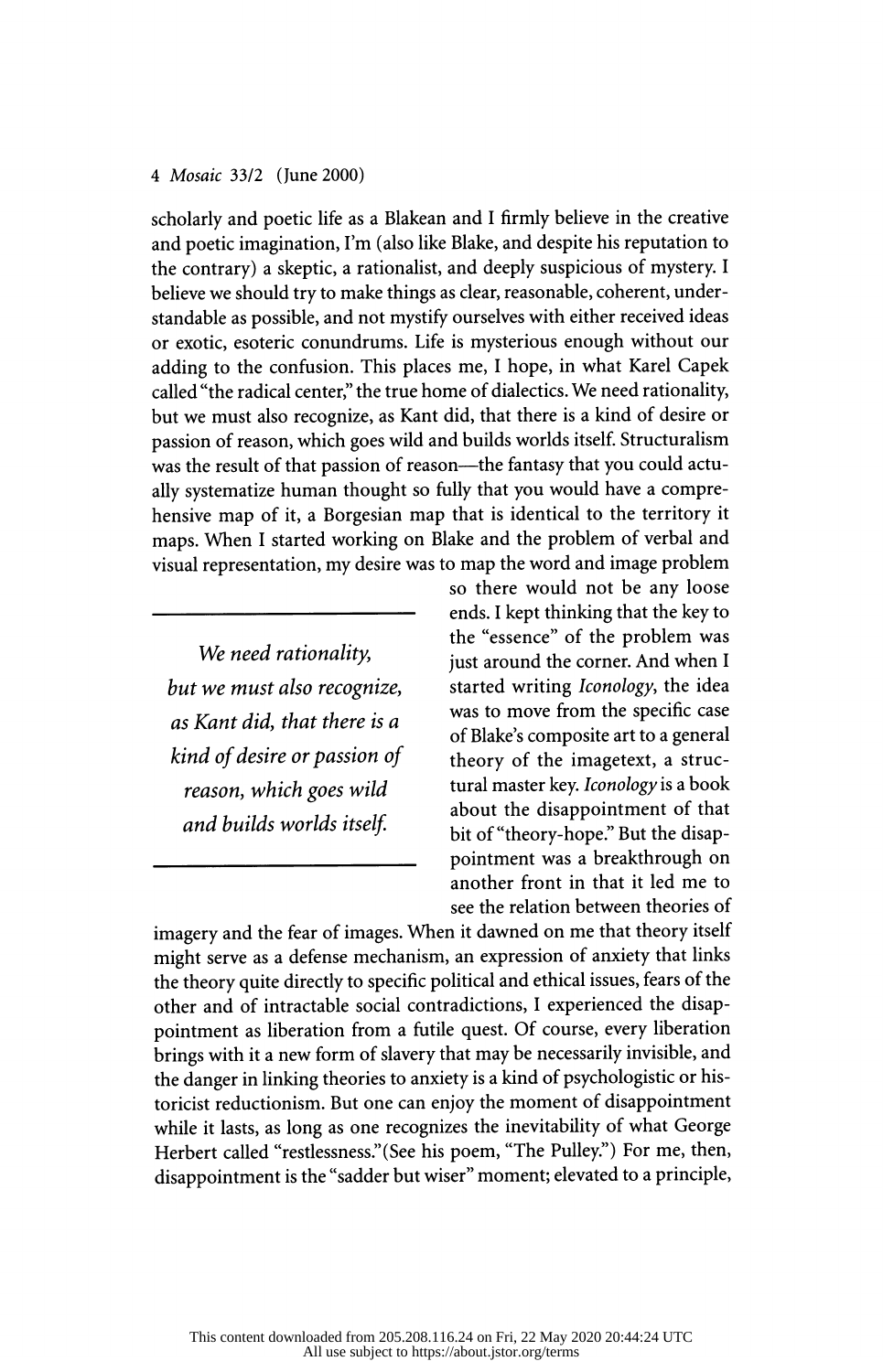it is very much like the what Keats called "negative capability," the ability to be in doubts and fears without an irritable reaching after certainty.

 cw And related especially to the possibility or viability of a project of mapping out a general theory of representation? The inadequacy of semi otics for that? But not to what you are calling a "pictorial turn," the

 increasing predominance and manipulation of images in a tele/visual and electronic cul ture? I mean, you're not part of that body of critics who are responding to an increasingly visual culture with some sense of nostalgic anxiety, as in the case of somebody like Sven Birkerts, The Gutenberg Elegies?

 wjtm Well, to be honest, I am part of that "body of critics," and that is why I saw Picture Theory  As a writer, I've always thought of myself as a hunter-gatherer, rather than a settled cultivator or city-builder. The idea of settling into a transcendental system or method terrifies me.

 as a collaborative effort with a number of tendencies in semiotics and art history, the phenomenological critique of art representation, post-struc turalism, the use of Wittgenstein, Derrida, Foucault. So, to that extent, I saw myself as "in the swim." Picture Theory was an attempt to harvest a lot of contemporary thinking about representation and art theory from within a variety of concrete practices, and to try to synthesize it, to criti cize it in some cases. But my "synthesis" (if it is one) did not issue in any system or method. It has tended to be somewhat anarchistic and eclectic, working by essayistic forays into concrete problems rather than an archi tectonic elaboration. As a writer, I've always thought of myself as a hunter-gatherer, rather than a settled cultivator or city-builder. The idea of settling into a transcendental system or method terrifies me. This may be why I've been accused of being "against semiotics." Mieke Bal has chided me for comparing semiotics to Renaissance rhetoric in its rage for classification and technical nomenclature, and it's true that I believe in "traveling light" when it comes to technical terminology. I prefer what I call "vernacular theory" or the "immanent metalanguage" of an artistic practice-though I recognize that these pragmatic discourses will often intersect with or borrow from other disciplines (semiotics, linguistics, speech act theory, aesthetics, psychoanalysis, etc.). But I just can't bring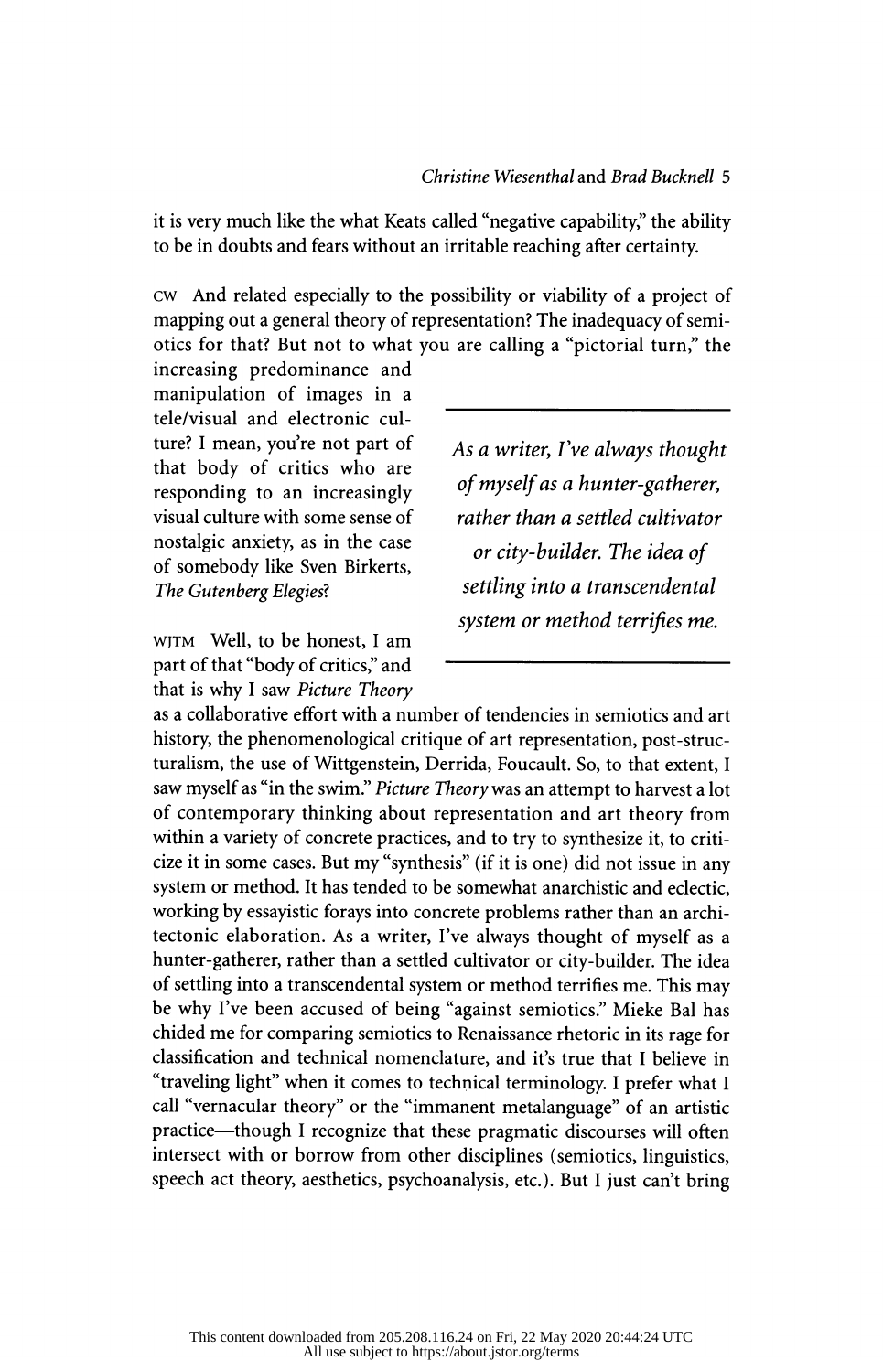myself to think of the sign as the one fulcrum from which I build every thing, or of sign-theory as a "neutral, scientific metalanguage" in which culture can be systematically described. I'm more comfortable (but not totally comfortable), with restless, mutable concepts like representation, mimesis, and the image, which are often regarded as somewhat archaic ideas. But if you're trying to situate the project, I feel that it swims in the same stream with a lot of other thinking in the last thirty years about cul ture and representation, signs, images, texts, performativity, perception understood in densely social, political, and material exemplifications. I have wanted to swim at my own pace, in my own way, and not simply sign up to one of the prevailing theories. To that extent, it's a work that's very eclectic and tries to pick and choose, to find its way through a whole labyrinth of alternatives.

 BB In some books, that would be considered almost a post-modern tech nique, yet you claim in various places in *Picture Theory* that post-mod ernism is dead. So, how do you see your re-deployment of figures often thought to be associated or identified with post-modernism now, if not as a connective tissue to the post-modern?

 wjtm Well, the first thing I would say is that, almost without exception, the figures I deploy in my books did not regard themselves as post modern thinkers. And when I say post-modernism is dead, I say it in the way Derrida says, "deconstruction is dead." Deconstruction is dead, not because nobody thinks about it, or it has no influence or it's unimpor tant: it's something that keeps on dying! In a seminar a few years ago, right after Richard Nixon died, Derrida drew a memorable distinction between kinds of death. He said (and I'm paraphrasing), "the headlines last week said, 'Nixon is dead. Richard Nixon has died.' Tomorrow when you pick up the paper you will not see that headline that Richard Nixon is dead. Five years ago, there were headlines in the critical magazines deconstruction is dead—and then today, the question is—is deconstruction dead—that it keeps on dying, and it's dying much more in America than it is in France." So, post-modernism is dying and it was dead in that sense. I believe we should think of the oft-reported demise of Freudian and Marxist theory in the same way.

 BB Which one? I mean, there are so many versions of post-modernism, some more fatalistic or perhaps not useful? Maybe Baudrillard's.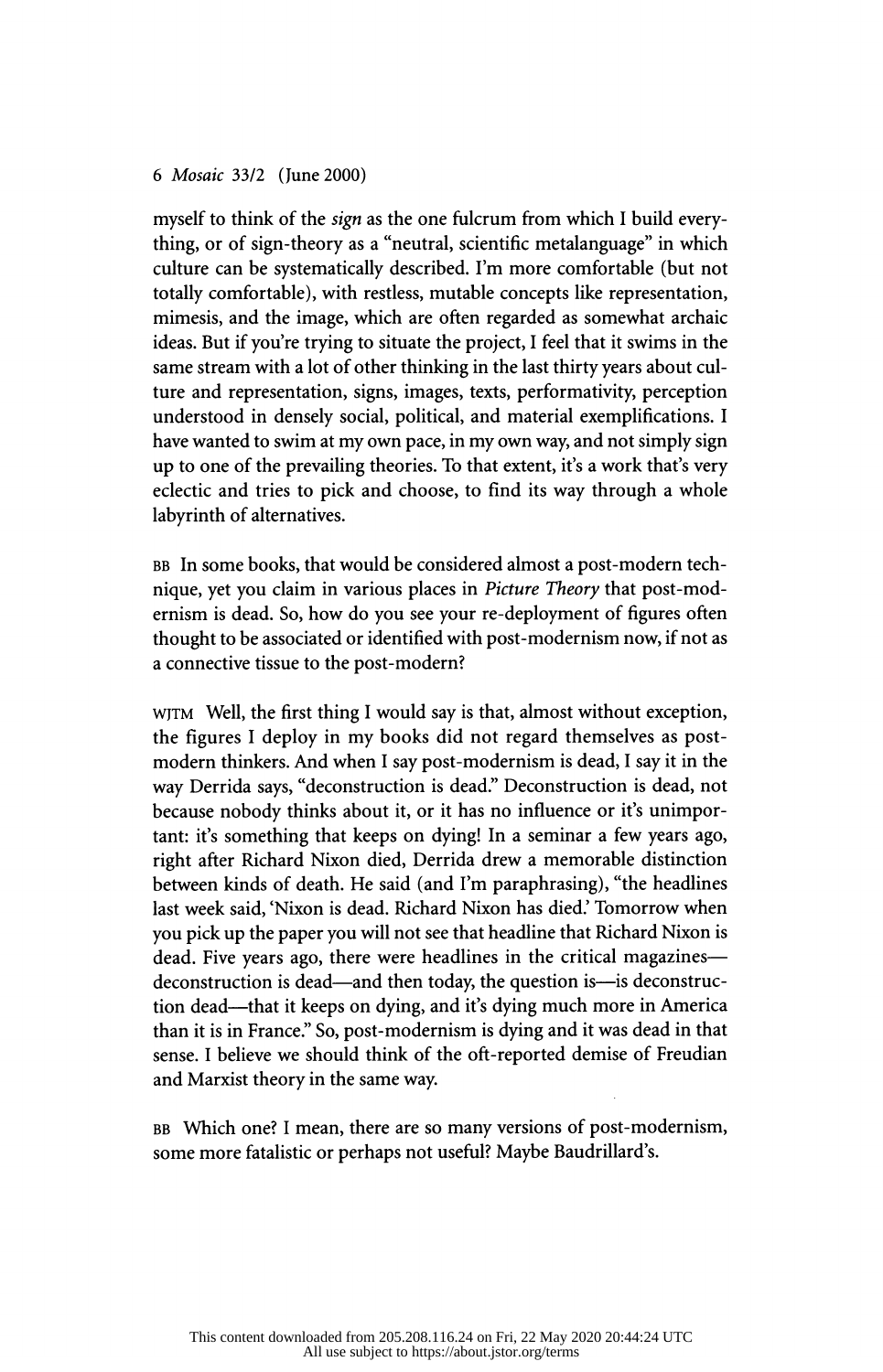## Christine Wiesenthal and Brad Buckneil 7

 wjTM The definition of "post-modernism" that I always quote to myself when I get lost in this topic is Fred Jameson's opening sentence in Postmodernism, or the Cultural Logic of Late Capitalism (1991), which said, "post-modernism is nothing more than the effort to think histori cally in an age that has forgotten how." I've always regarded post-mod ernism as a totally inadequate gesture, but a necessary one just the same. Sometimes you do things and say, "this isn't enough, but I must do it any way," rather in the way I was describing the dialectic of theory-hope and disappointment. Post-modernism was a holding action. It was a way to say, "We are no longer able to accept as true certain of the slogans, received ideas, shibboleths that characterized modernism." We feel that some kind of historical turn has occurred in culture, consciousness, the social order, and we're going to call that 'post-modernism.' Once we gave it a name, of course, we found it everywhere. It turned out that post-mod ernism might have begun in 1913 or 1848 or 1798, and that it existed right along side of modernism the whole way (as "Romanticism," for instance)—that it wasn't after but it was simultaneous and parallel with modernity. Post-modernism was a way of complicating the history of modernity, as much as it was a way of marking our new space. So, it had many, many different kinds of gestures, and when I said it was "over," I was thinking of that moment in 1989 when it seemed to me to unfold in the rear-view mirror of intellectual history at the same time it became widely accepted as a true name for the present. Another way of putting this was to say that post-modernism (in at least one important sense) was over the minute it "came true" or "came to pass," when it began to be seen, not as the cutting edge of "the now," a presently experienced break, rup ture, or moment of revelation that things are different, but began to be seen as something receding into the past itself. And that moment for me was 1989, specifically the moment of the fall of the Berlin Wall and the beginning of the breakup of the Soviet Union. Suddenly the world changed and was no longer divided into these mythic alternatives of the great socialist/capitalist empires, and the whole cold war/nuclear night mare way of modeling the world. That struck me as a huge historical shift that was not captured very well in the concept of the post-modern. For one thing, its implications ranged well beyond the first world (what Richard Rorty calls the "North Atlantic democracies") where the post-modern had principally resided, beyond the level of any national culture, much less the boundaries of academic knowledge or intellectual history. It really marked a shift in global culture, and one that post-dated our perception of a post-modern turn. It was a huge shift that, in a way, couldn't have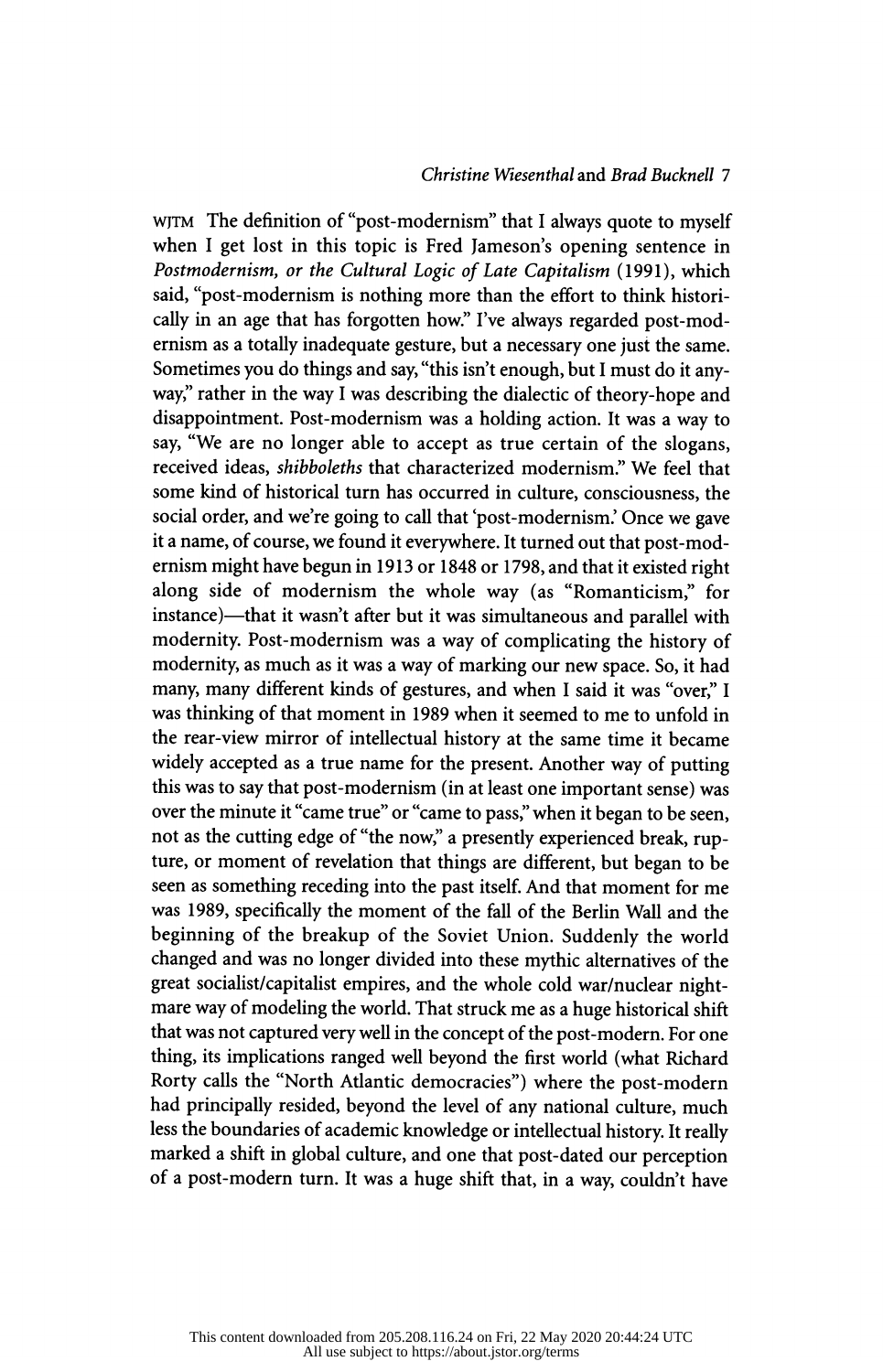been predicted by the thinking of post-modernism. It was brewing, but without a name. So, at that point, I felt this really shows that we're in some kind of different space. We don't have a generally accepted name for this new era yet. The "New World Order" seems to me vapid and uninforma tive; "Globalization" is redundant, and leaves the question, "globalization of what?" My own candidate as the name of our period is "the age of biocybernetic reproduction," a way of updating Walter Benjamin's "mechan ical reproduction" for the age of computers and biogenetic technologies, and linking the economic, productive base to the superstructure of repre sentational, cultural forms. The post-modern, then, looks more like a term we (mainly intellectual elites in the first world) used as a holding action in the 70s and 80s to try to mark the distinctiveness and novelty of our own time.

 BB If we go back to Jameson's definition, are we any better at thinking his torically now than we were previous to 1989? I mean, if the inability to think historically is part of what defines an age, I'm not sure we're any better at doing that. So in Jameson's sense, we seem to be in a kind of well, maybe as you said—just another version of post-modernism.

 wjtm I think we may not be any better at it, but we have some different categories now. For one thing, post-modernism, itself, has been histori cized. It's no longer the present. You can see this internally to the acade mic study of culture, where the idea of the "post" became canonized when people started to write histories of it. When suddenly a required reading list emerged and Foucault, Baudrillard, Debord, the Situationists, certain architectural movements, literary/textual criticism, post-structuralism they all began to be synthesized and anthologies were produced, courses were taught. I taught them, you taught them (or you took them), and we said, "We're doing an historical survey of post-modernism or the post modern era." At that moment, it was already in the rearview mirror. It's very interesting the way historical narrative works. We're always making up stories to ourselves about where we are and were collectively. Post modernism was a very intellectual story, an elite, top-down history cen tered in philosophy and the arts, and it's no wonder that it was immediately jostled aside by "post-colonial" studies and (more recently) by the "post-human" histories that focus on biotechnology. I'm aware that some people were rather irritated with Picture Theory because they were still invested in the vanguard, presentisi rhetoric of post-modernism. The "post" was supposed to be the cutting edge, and it was very hard for peo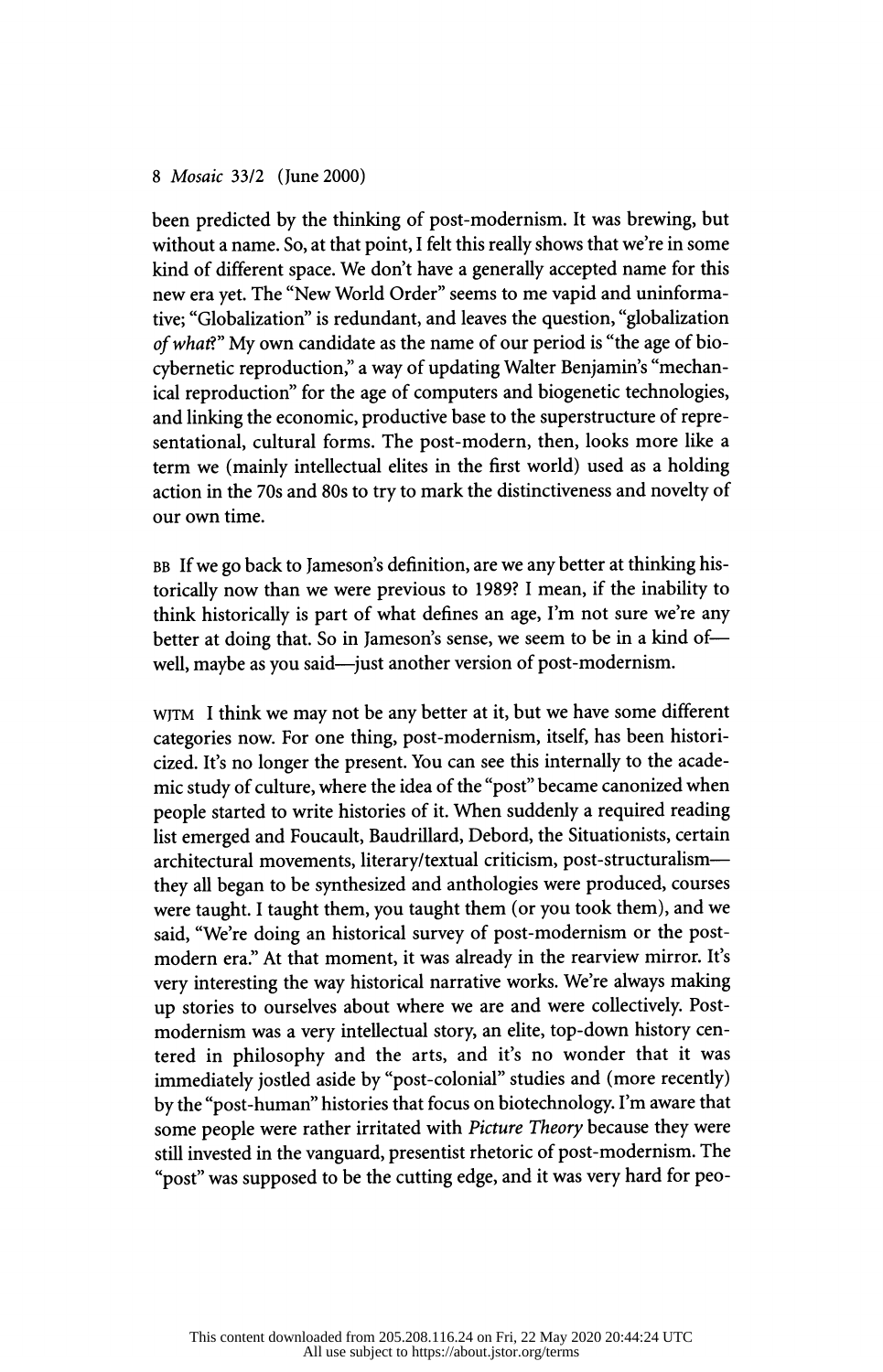ple to let go of that, even though it was clear they were doing it. I remem ber Hal Foster telling me sometime in the early 90s "I have written my last essay about post-modernism." He had written ten or so. Are we still post? Do we just "post" one thing after another, running from pillar to post?

 The post no longer does the work it did in the 70s and 80s: it does another kind of work now, as a retrospective term for something that now is in the past, and we need a new term for our time, one that doesn't simply play another variation on the belated, slackening narrative of the post.

 The post no longer does the work it did in the 70s and 80s; it does another kind of work now, as a retrospective term for something that now is in the past, and we need a new term for our time, one that doesn't simply play another variation on the belated, slackening narrative of the post. My term for it in Picture Theory was "the pictorial turn," a phrase that is much more limited in scope, attempting to isolate a perennial anxiety about images and representation that has become part of both mass con sciousness and disciplined intel lectual reflection in our time. If I

 were to extend the scope of the pictorial turn to a more general historical periodization, it would be in terms of the new kinds of imaging (exempli fied most vividly by cloning) that take the ancient dream of producing a living image, an "animated icon," copy, or replicant, and making it con crete and real. So "the pictorial turn" in its larger sense is what links our age (the era of biocybernetic reproduction) to its precedents in the his tory of anxieties about representation—from the ancient idols to the fetishes and totems of colonialism.

BB What are the implications of remapping the humanities if we're not any longer in a post-modern age? I wonder sometimes if discussions about curriculum or teaching methods or interdisciplinarity aren't some how still lodged in an earlier conception of the post-modern. What are some of the practical implications for changing the humanities and how do you think cultural studies are influencing those changes?

 wjtm Well, in lots of ways. It does seem to me that educational practice is one place where post-modernism necessarily stops being "post." The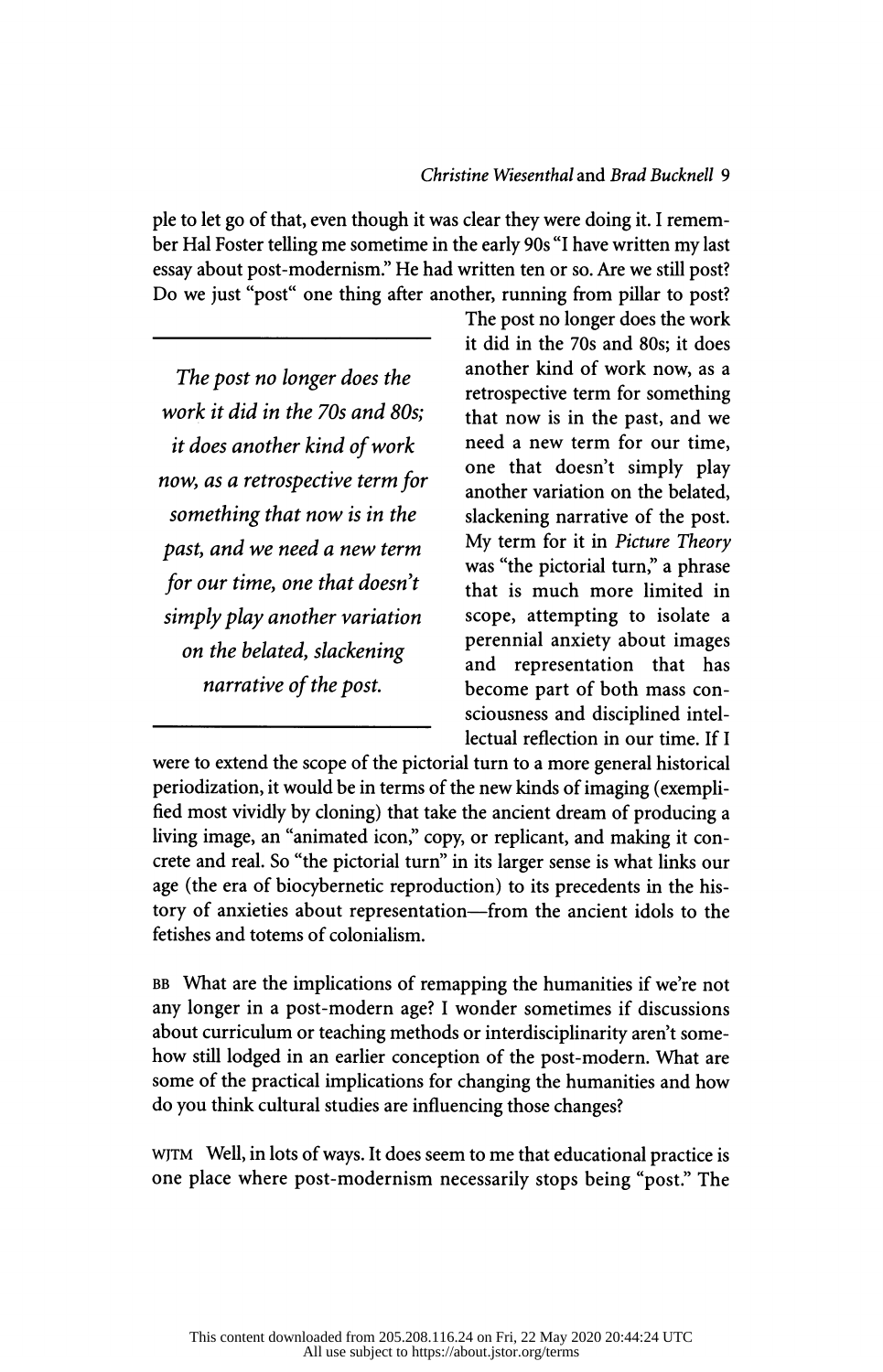demand of praxis is that we put our money where our mouths are, and ask, "What is this post- a prelude to?" That's what we're working out now. Among the most important issues is the question of disciplinary bound aries and the fate of disciplines. Does "interdisciplinarity"--- the muchrecited buzz-word-mean goodbye to the old disciplines-a celebration

 It would be all too easy to celebrate interdisciplinarity as we march forward over the cliff into oblivion. I'm very much in favor of the preservation of traditional knowledges, and the maintenance of the integrity of disciplinary formations.

 that now, we're all in cultural studies, a super discipline, that absorbs everything into this undifferentiated soup? I think that's a very dangerous notion. Institutionally, cultural studies can and has been used as a way of downsizing universities, of<br>collapsing departments, of collapsing departments, eliminating traditional know ledges and forms of expertise. Extremely dangerous kind of thing! Anybody who professes cultural studies had better be very aware of its institutional, political implications. It would be all too easy to celebrate

 interdisciplinarity as we march forward over the cliff into oblivion. I'm very much in favor of the preservation of traditional knowledges, and the maintenance of the integrity of disciplinary formations. I'm not some body who celebrates the end of art history, for example, which is one dis cipline that I've been most closely associated with. My own department of art history at the University of Chicago had a debate several years ago on whether to change the name of the department to visual culture, visual studies, department of art history and visual culture, or some rubric of this sort. I did not support changing it (although at the same time I was happy to serve as a consultant to the creation of programs in visual cul ture at Rochester and Irvine where conditions seemed to me different in important ways). I don't want to be a member of a visual culture depart ment. I want to teach visual culture as a kind of dedisciplinary or indisci plinary effort and exercise, but I want to do it in the context of work that is connected with the past in a very firm and disciplined way—with cin ema studies and philosophy, for instance. It's much more fun being an anarchist when you've got archaic structures around to work within and against. So, in that sense, I really want to hold on to these traditional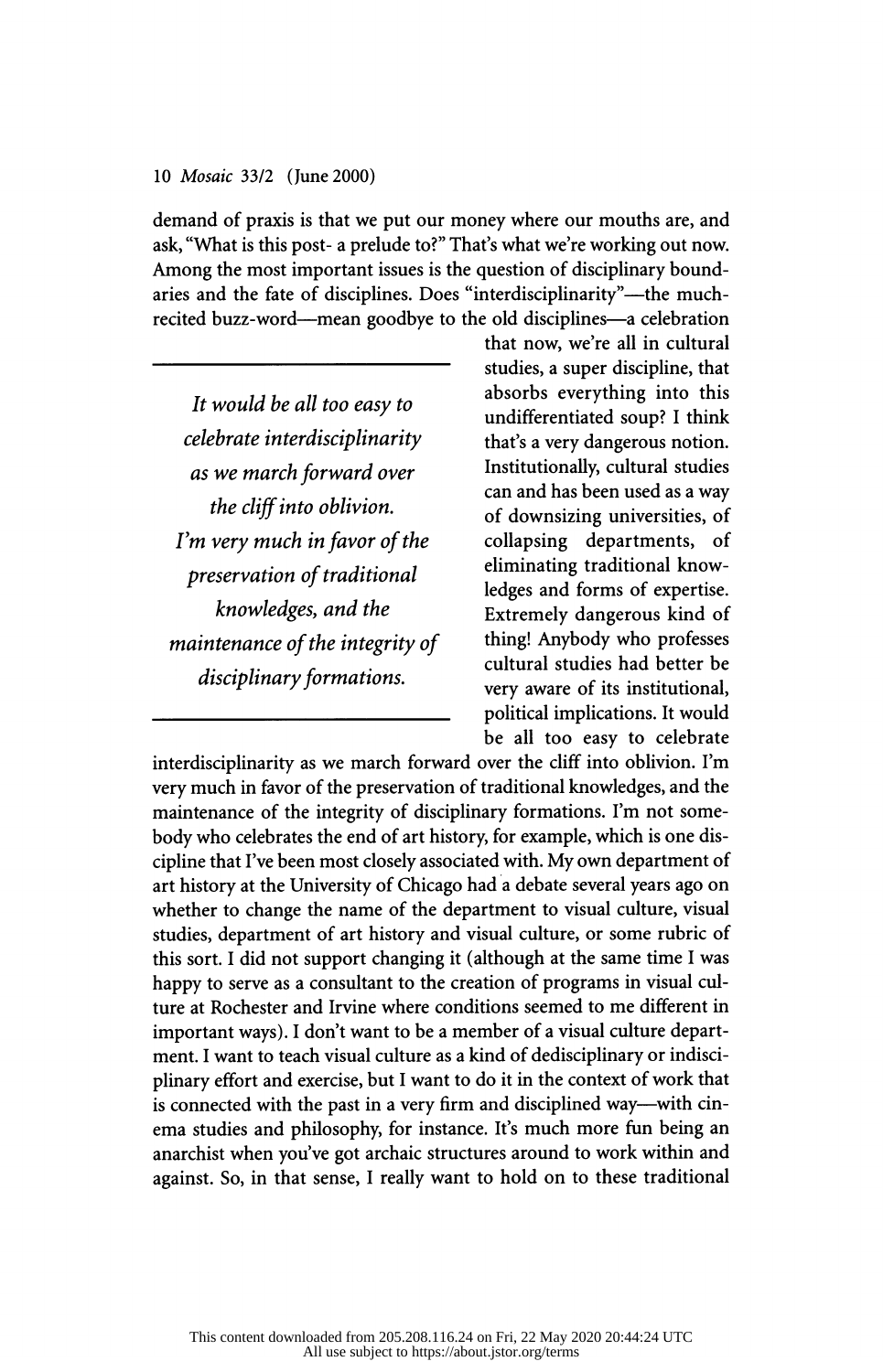## Christine Wiesenthal and Brad Buckneil 1 1

 knowledges. The revivification of supposedly "obsolete" ideas is one of my ruling passions. At the same time, I think, one of the things we're capable of doing that perhaps wasn't so easy before, is to produce collab orative work, interdisciplinary conversations, and sites of exploration that bring together teams that think across disciplines. There's no reason why our courses shouldn't be inhabited by students and taught by instructors from different disciplines and that they shouldn't learn how to talk to each other.

 cw Well, you just a moment ago used "dedisciplinary"and "indiscipli nary" as roughly equivalent. Do you draw a distinction there? And to what extent do the inauguration of new "trans-disciplinary" pedagogies risk assuming an intra-disciplinary critical fluency with which younger stu dents cannot be familiar? Are we—like Father Mapple in Moby-Dick pulling up the ladder behind us?

 wjtm This is one (among many) of your really good and important ques tions. Here's what I think is entailed in the distinction between "indisci plinary" and "dedisciplinary. Let's, just, first, call disciplinarity something like 'elder knowledge' or tradition, a social system of mentors and disci ples, passed on skills, techniques, and archives. A dedisciplinary exercise, I think, is one which recognizes a disciplinary frontier and determines, for some reason (we hope a good one) to cross it. There's a kind of necessity to the move, dictated by the question at hand. There's also a more playful, experimental crossing of borders that we sometimes describe with the phrase "thinking outside the box." These, I think, are dedisciplinary acts. Indisciplinarity is the more scary, vertiginous activity. It arises when you're lost. We might put it in Heideggerian terms: you're in the forest, you're in the wilderness, and you're looking for a clearing. You're inside the labyrinth, and you don't know what method is the right one, and so, there's a certain amount of trial and error, even something arbitrary or accidental about your initial move. There's also a sense that you're in a zone of turbulence. This is why I describe visual culture as an indiscipline, that is, as a moment of turbulence where anything could come rushing into the discussion-psychoanalysis, media theory, technology, art his tory, textual theories, semiotics, cognitive science, phenomenology. Numerous ways of thinking could come to bear, and you don't know which one will turn out to be foundational--perhaps none of them. This kind of interdisciplinarity may converge, of course, with the experimental or playful "thinking outside the box." Needless to say, you will quickly find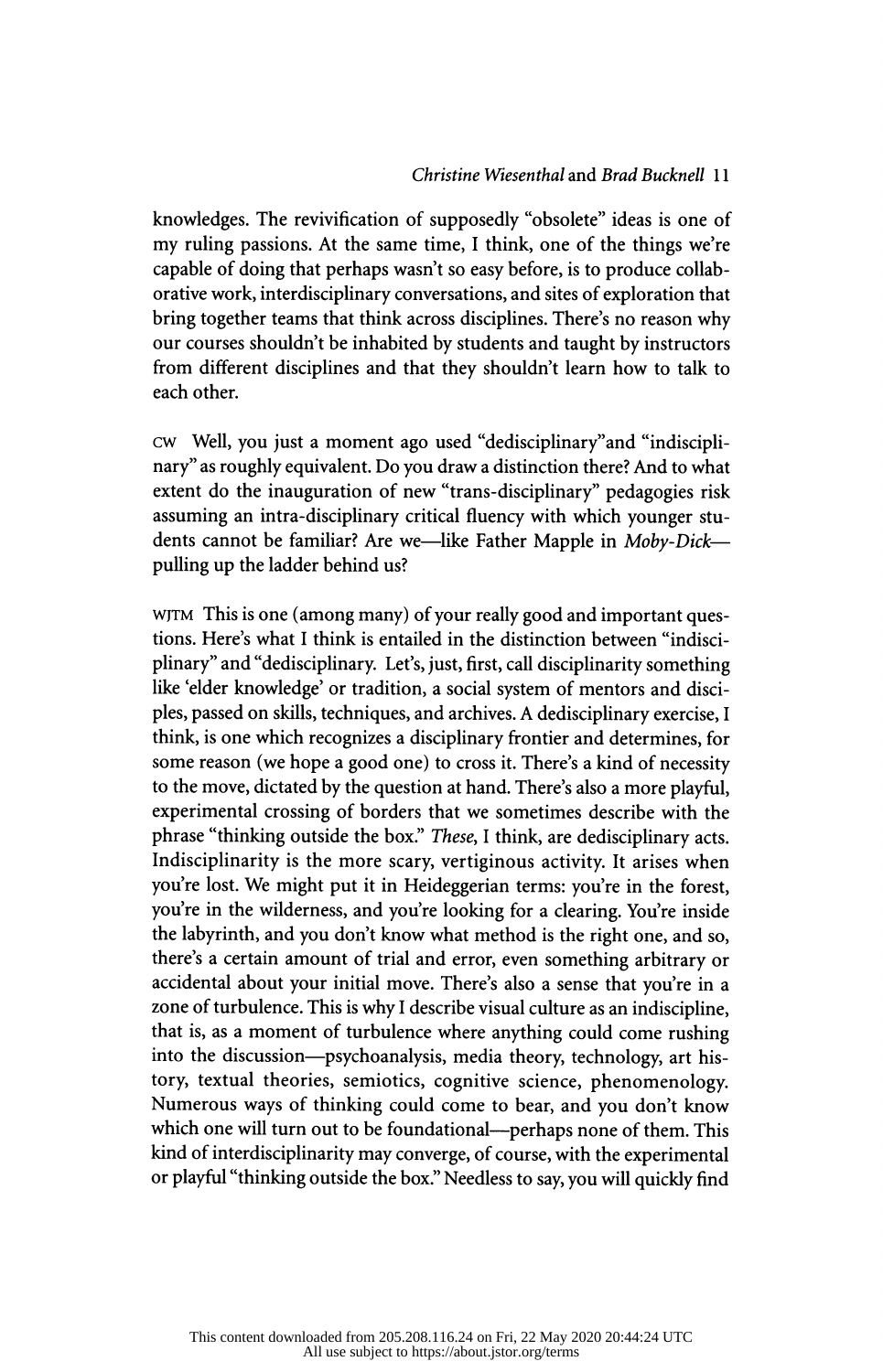yourself in some box or another, but the hope is that it will look some what different.

 I think of the indisciplinary moment as the one that's best to employ for early education, for introductory courses, because it's so important for students to experience what you might call 'raw' problems, encounters with some experience of authenticity. This is where they are anyway. When people begin their higher education, at least in the States, they come in wide open. They haven't been disciplined yet. They've learned (we hope) grammar and fundamentals in high school. They've gotten some basic skills but they do not yet identify themselves as anthropolo gists, art historians, literary scholars. We should make something good out of that fact, and not say, "Our job is to professionalize them overnight"—or as we say in the States, "make sure they have a major." In other words, what cultural studies can do, is give us a very new version of liberal education. That's what it's best designed for—the first two years of college, when students' sense of disciplinarity is still in formation, still very volatile. A similar moment occurs, I suspect, when people are making the transition to graduate school. That's the point where we should be let ting them say, "Look, you can tackle any problem. Let yourself be guided by questions, by the issues you care about, and then find your way to the discipline that answers those questions." And that may take a long time, or a short time, and it may require that you know more than one discipline. An essential part of liberal education is an awareness of boundaries among disciplines, which can only happen if you begin to think across them, to think about the circulation of metalanguages among them.

 There are two pedagogical initiatives I've been involved with in Chicago that might be interesting in this context. One is a new freshman common core which will be called "Media Aesthetics" and its subtitle will be "Image /Sound/ Text." (Aristotelians among us will recognize it as opsis, melos, lexis.) We will have a three term sequence in which the first term will focus on the problem of images, but not just pictorial images—they will also deal with the literary image, with the notions of the figurative, the descriptive—the great narratives about iconicity, about idols, and so forth. Classic texts such Plato's Allegory of the Cave, the Biblical story of the Golden Calf, the disputes of the iconoclasts would be part of that, as well as modern and contemporary works that both narrate and theorize the problem of images. The winter quarter would be oriented around the question of sound, orality, speech, music, and again, it would be a multi media course. There would be cinematic, literary, dramatic, and theoreti cal questions that address the issue of sound—the role of music in opera,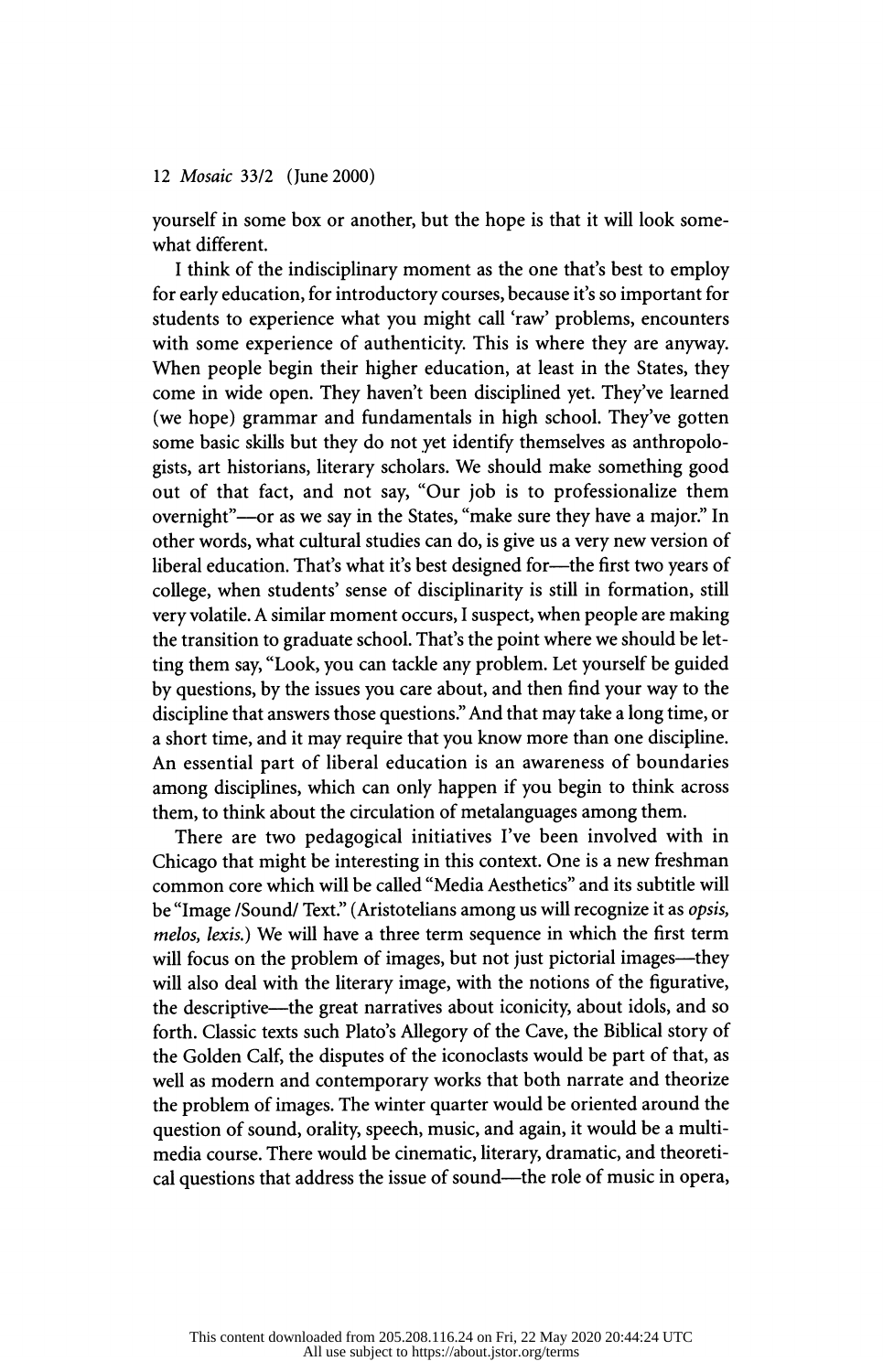#### Christine Wiesenthal and Brad Buckneil 13

 of what Aristotle called melos in tragedy. And then the third term would be focused on textuality as the central issue. The idea in laying this out is to make sure the students understand that disciplines are partly formed in relation to the different sensory and semiotic modalities—forms of representation, sign systems, and perceputal channels—so that they have a sense of the map of the disciplines that is grounded in something other than just the bureaucracy of the university, that really has something to do with how we are constructed as sentient creatures within culture.

 So, thaťs one kind of initiative. Another thing that I do in my classes, and this relates, Christine, to your question about intra-disciplinary criti cal fluency. We who work in cultural studies have presumably read Derrida, Foucault, Lacan, and a traditional literary, philosophical, or art historical canon, and here come our undergraduates, and we're laving all this stuff on them. They don't have the literary background; we plunge them into theory and it's such a freezing bath. One of the things I almost always do in courses that have some kind of interdisciplinary format (or disciplinary for that matter), is to have a key words project where-in the manner of Raymond Williams' great book, Key Words—you focus on the vocabulary of a critical formation, whether it's semiotics, psychoanalysis, Marxist theory, visual culture, art history. Last fall, I team-taught a large lecture course on the topic of "Representation" with colleagues from phi losophy and literature, an introduction to graduate study for master's stu dents. We had the students write brief reference essays on key terms and issues that come up in discussions of representation. The students wrote on notions such as mimesis, semiosis, reproduction, reference, symboliza tion, indexicality, exemplification, expression, iconicity, and some of the basic distinctions of semiotics, rhetoric, aesthetics, and poetics (includ ing, by the way, those terms themselves). We came up with about 70 key words for the class, and the students each wrote a two page, single- spaced essay with bibliography, and we put them all on the website and made printed versions of them and every student got a packet by about six weeks into the course. And suddenly, they had a common language. They had formed a glossary. They knew that the glossary was provisional, only a starting point. But we now had a room full of "authorities" whose knowledge could be tapped and questioned. What happens when one stu dent in your class is able to say "I'm the mimesis person"? You produce a learning community where people are not in a state of mystification, wondering what the hell the professor means all the time. You make them responsible for the critical languages they employ, and increase both their fluency and their skepticism about the magic of jargon. I think it's a very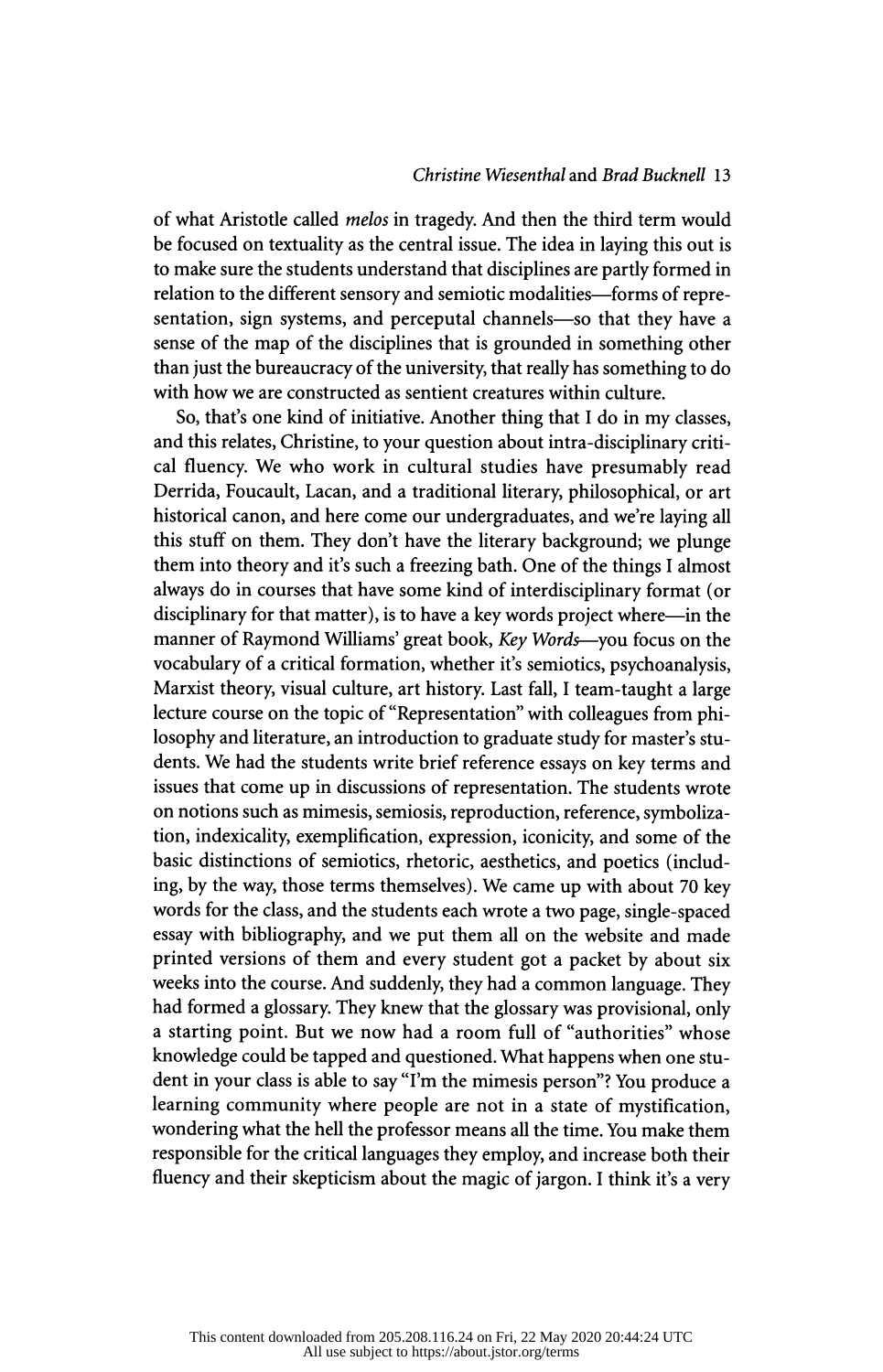exciting time for pedagogy, and therefore also dangerous. The Father Mapple scenario, pulling the ladder up behind us, is a real danger and we need to find common languages for the students, and avoid mystification.

 The third thing I should say about this relates to your question about the canon and the conservatism of the position I'm laying out in Picture Theory. I think it's crucial that we not abandon what we used to call "the great texts." The kind of cultural studies course that scares me is one in which undergraduates are reading nothing but critical/theoretical schol arly articles that were published in the last ten years. I think that's really dangerous because that's pulling the ladder up. Suddenly, there will be Kobena Mercer, Judith Butler, Hal Foster, or Rosalind Krause, or me, or somebody becoming "the text in the class." I think it's really important that the text in the class be something that is going to be memorable and resonant. So, I tend to teach the classics. My touchstone is, "Is this text

 good enough so that if I were to teach it badly, it won't matter?" If the student does nothing except read the readings, and I completely blow it-give them the wrong impression, or I have nothing to say about it—will the student be able to say, "Well, that was a great book," just the same,

 I think iťs a very exciting time for pedagogy, and therefore also dangerous.

and still not have lost out totally? They will still have read King Lear. This is true for certain contemporary texts as well. For instance, I've devoted a whole course to Lacan's Four Fundamental Concepts of Psychoanalysis, focusing on the eye and the gaze. But I read it, not primarily in relation to the Lacanian industry (though I make them aware that this exists, and provide them with a reserve shelf and bibliography), but in relation to everything that Lacan cites in that fifty page segment that he calls, "The Eye and the Gaze." That means the reading list for the course is Lacan, but it's also the writings by Freud that Lacan cites, The Instincts and their Viscissitudes, The Interpretation of Dreams, "The Uncanny," the essay on fetishism. It's also Kierkegaard on repetition and Diderot on blindness.

cw And all the pictures that Lacan cites?

 wjtm And all the pictures. I have the students create an exhibition of all the images that Lacan refers to-Holbein's The Ambassadors, the tromp l'oeil images, Arcimboldo, the paintings in the Doges' Palace in Venice,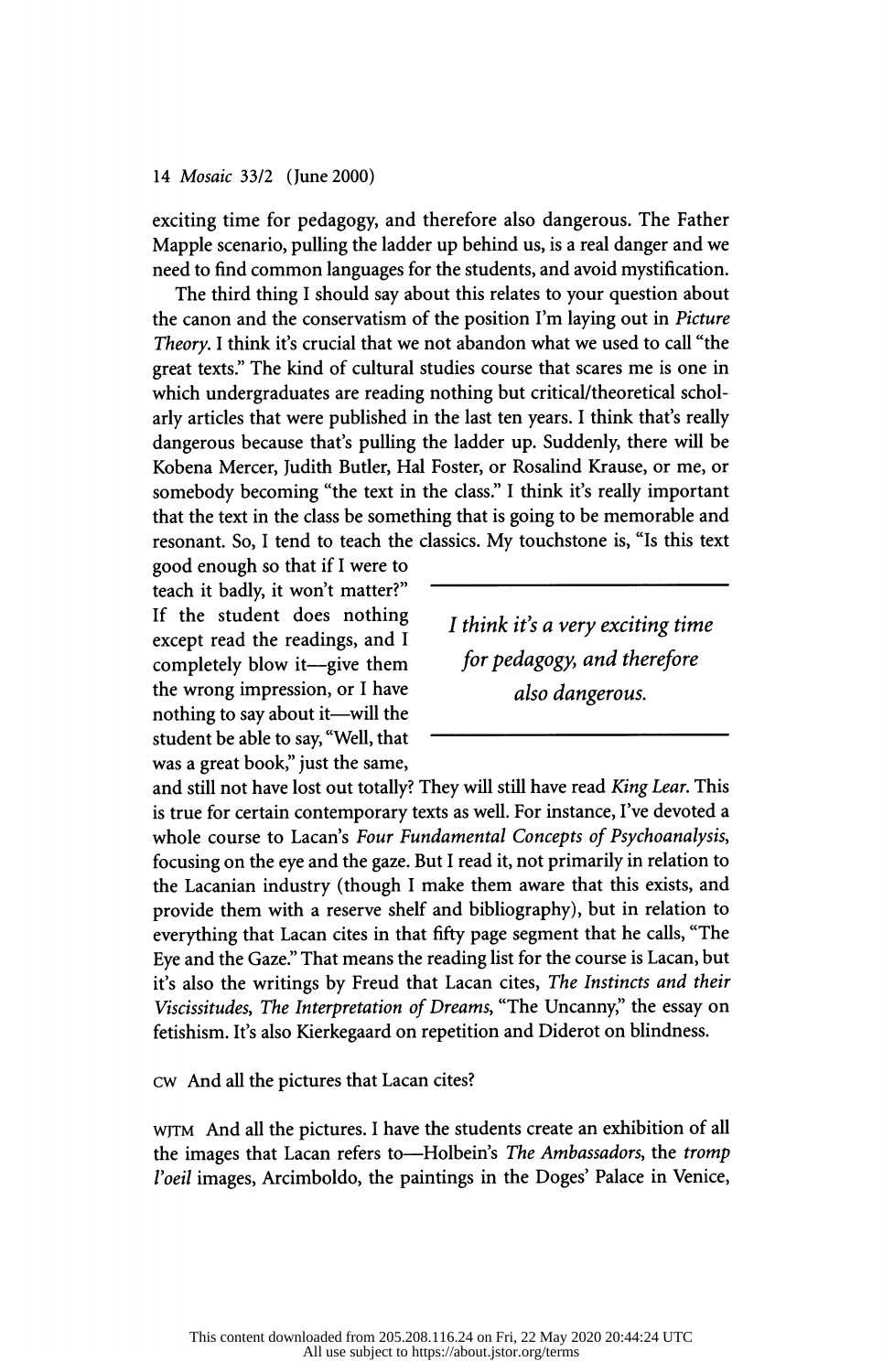# Christine Wiesenthal and Brad Bucknell 15

Dali, Roualt, Dürer, Alberti. When Lacan gave those lectures in Paris in the 60s, at the end people rush out to the Bibliotheque Nationale and to book stores to read Aristotle's Physics because he had cited it in his discus sion of the difference between the tuché and the automaton. Or he'd say, "If you want to understand repetition, then you must read Kierkegaard." So we turn to Kierkegaard's Repetition. The idea of this seminar, then, is to read a contemporary text, one which seems crucial to modern knowledge, in terms of its own archive—and that archive in this case turns out to be a fabulous reading list that includes the Torah, Pliny, Plato, Descartes, Bishop Berkeley, Sartre, Merleau-Ponty. In just a fifty page segment Lacan produces a reading list and a pictorial archive that you could work with for a very long time. So, I think it's really dangerous for cultural studies to say something like, "the conservatives can have the classics. They can have the canon. We reject that because we're in a new age." Politically and intel lectually I think this is a huge mistake. Why should they get to have Shakespeare or Milton or Dante? Terry Eagleton wrote once on this kind of liberal progressive rhetoric of getting beyond the classics and saying those are not important anymore. That's what we're fighting over. Who are they going to belong to? If you allow yourself to fall into the rhetoric of defining the classic texts as authored by "dead white males" you are making a big mistake. The whiteness and maleness of these authors is not the only thing that's important about them.

 cw Yes, well, John Guillory came to mind in relation to your advocacy of the imagetext as a critical and pedagogical tool in Picture Theory. The idea of a "heterogenous field of representational practices," you maintain, "is not recommended here for its novelty, but for its persistence as a theoreti cal tradition, its survival as an abiding feature of poetics, rhetoric, aesthet ics and semiotics" (1994, 100, emphasis added). Yet the point of critics like Guillory is that we need to scrutinize such appeals to "the test of time" as a kind of absolutely valid or unproblematic criteria for value. In other words, the weight of received cultural prestige has imprinted itself on certain texts or methods, so their "greatness" becomes a sort of self-per petuating thing.

 wjtm Well I would agree that no canon provides an "absolutely valid or unproblematic criterion for value." What they provide is a reserve of cul tural capital, intellectual human wealth that is there to be contested. That's why I think they've got to be fought over, not signed over as some body else's cultural legacy. Of course, the canon can serve as a protection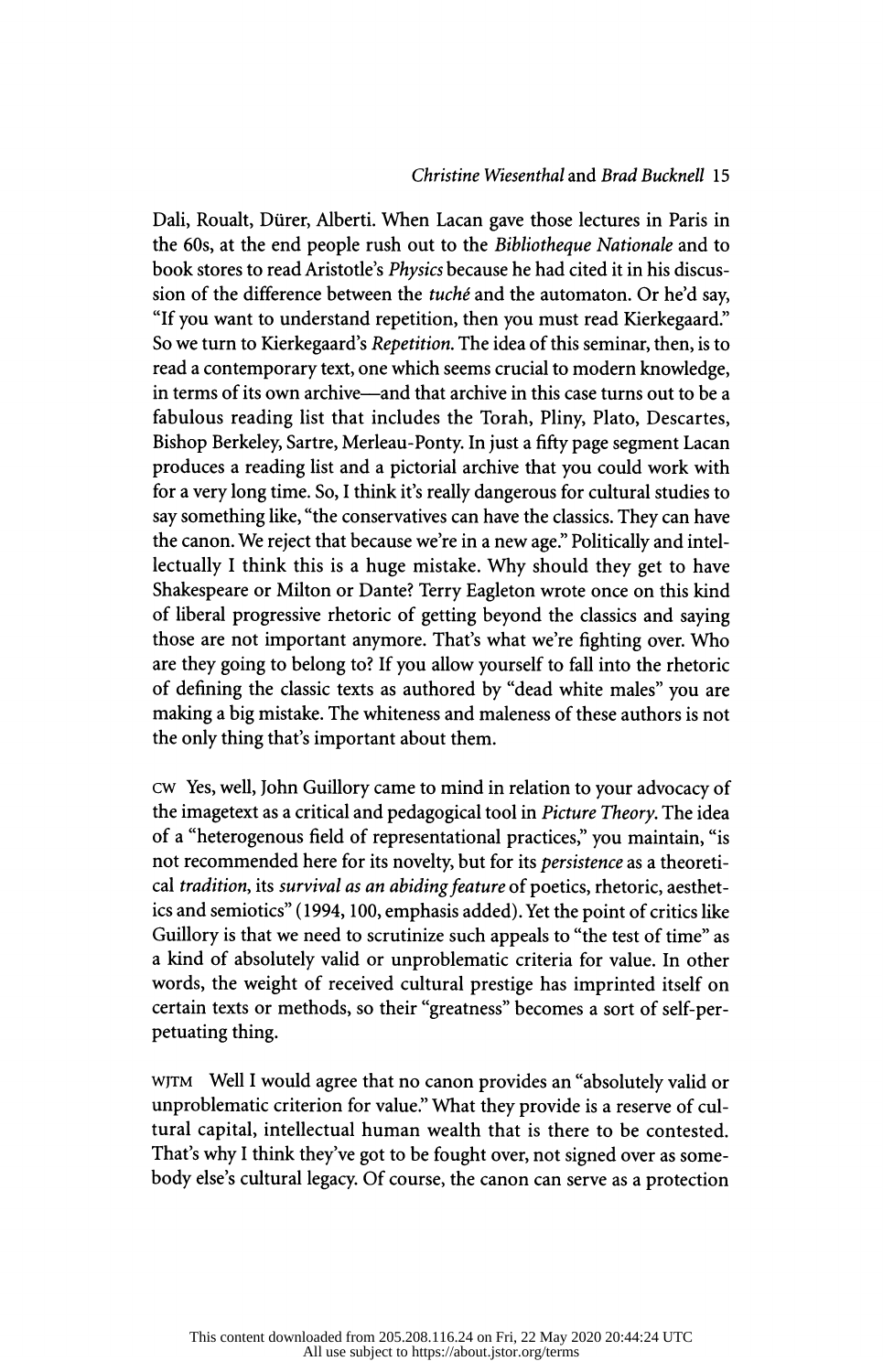for the status quo or traditional values—all the more reason to steal it, and transvalue it. The contemporary debate over the canonization of Shakespeare and the excesses of "bardolatry" is a case in point. Shakes peare is a staple of the culture industry in England, subject to a great deal of vulgar marketing. He's also a staple of exploitation in American cul ture, where (for instance) Harold Bloom can trot out the familiar clichés about Shakespeare's grasp of "universal human values" (which seems to mean, basically, that many of Shakespeare's characters-Falstaff most notably-remind Bloom of himself). This amounts to a kind of critical puffery, a use of Shakespeare to inflate the prestige of a contemporary lit erary personality. Probably harmless enough in itself. But it only makes more urgent the need to contest the value of Shakespeare, to re-read (and re-stage) his plays, their historical context, their reception in relation to new bodies of knowledge.

 cw A question about a key conceptual tool that you introduce in Picture Theory , the notion of the imagetext. I wonder if we could just unpack that a little. How would you respond to Frederick Bohrer's assertion that the suturing of the visual and verbal fields by the heterogenous representa tional concept of the "imagetext" undermines the basis of the "pictorial turn" upon which Picture Theory is predicated?

 wjtm First, I should say something about the status of this concept of the "imagetext." I don't think of it as some kind of absolute distinction which is just self-evident and analytically clear at picking out two different kinds of things in the world. I prefer to think of it as the name of a recurrent gap or structural relationship among symbolic practices, a trope that signals a boundary or fold in the field of representation. The overall claim is that representation is heterogeneous and that this is what distinguishes it from the Saussurean concept of the sign, why I find it more useful than the sign, which is modeled on language and has a very definite genealogy involving the arbitrariness of the sign. When I take the theory of repre sentation to sign theory, I point out that Saussure's picture of the sign is not, as it first appears, based in a simple binary opposition between the signifier and the signified. It has, you will recall, a third element, the bar between them. The signifier is exemplified by the word for "tree," then sig nified by an image of a tree, and the bar separates the word from the image. Why does it turn out that in order to show the structure of the sign, Saussure needed to use three different kinds of signs--what Peirce would have recognized as a symbol (the word), an icon (the image) and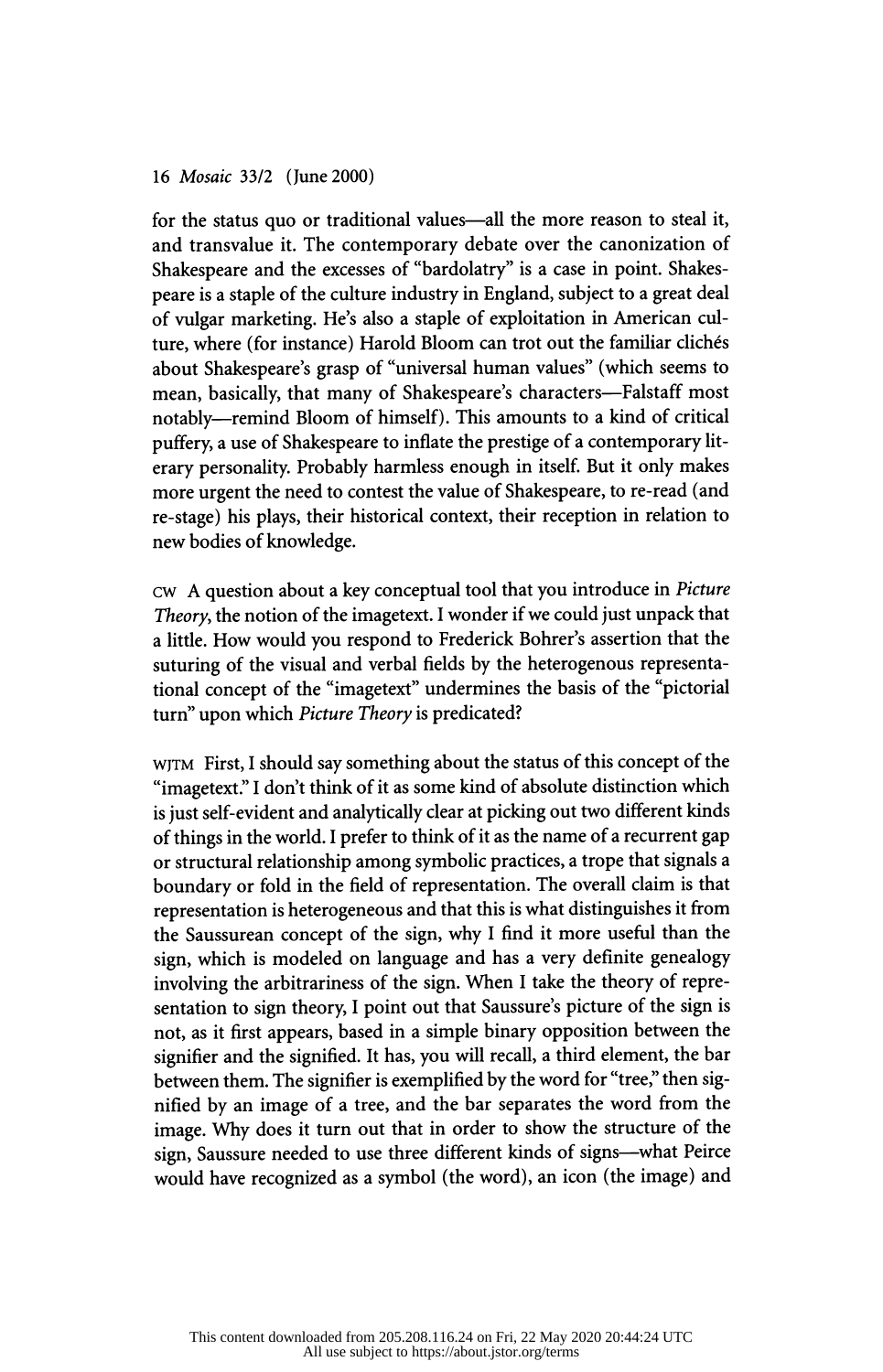an index (the bar)? It suggests that the internal structure of the sign is a mixed medium. The concept of the imagetext is a way of trying to capture the sense that even the "atomic unit" of semiotics—the sign—is a hetero geneous structure of representation, a mixed medium. What this exercise shows, I think, is that the very idea of a single master key to semiosis, aes thetics, or representation, an indivisible unit of all meaningful symboliza-

 tion, is an illusion projected by the hope for a master theory. Meaning is rela tional all the way down, and the imagetext is just one way of making that fact visible. But you don't need to go into a technical space like the Saussurean sign to see it. You can find versions of the imagetext in all kinds of familiar places, you find it in the newspaper, on the cover

 The concept of the imagetext is a way of trying to capture the sense that even the "atomic unit" of semiotics—the sign—is a heterogeneous structure of representation, a mixed medium.

 of this magazine. You find it in every part of the world of signs we build around ourselves. Thaťs why, for me, Pierce is the great semiotician, the one who stresses the triadic, heterogeneous character of the symbolic form, giving us a dynamic picture of representation as an activity of gen erating and proliferating meaning, not merely communicating messages or signals.

 So, how does that bear on the issue of the pictorial turn? The pictorial turn, I think, is a moment when one aspect of representation, the iconic, visual, pictorial element, seems to be surging up as a dominant force. I'm echoing, of course, Rorty's idea of the linguistic turn as a late stage in his (highly condensed) story of philosophy. The shift, as he put it, is that phi losophy has three ages. First it talks about things, beings, and ontology; then it talks about ideas, and becomes epistemological, an "idealist" turn. And then there's a linguistic turn, which he sees as the twentieth century's moment, the discovery that the problems of philosophy were really always about language. (An interesting feature of this story is that it sends us back to re-read earlier philosophy, so that Descartes, for instance, turns out to have been about language all along). My suggestion, following Rorty, is that a pictorial turn had been welling up within philosophical discourse, right alongside beings, ideas, and words. But the pictorial turn has, I think, always been an anxiety-provoking component of philosophi-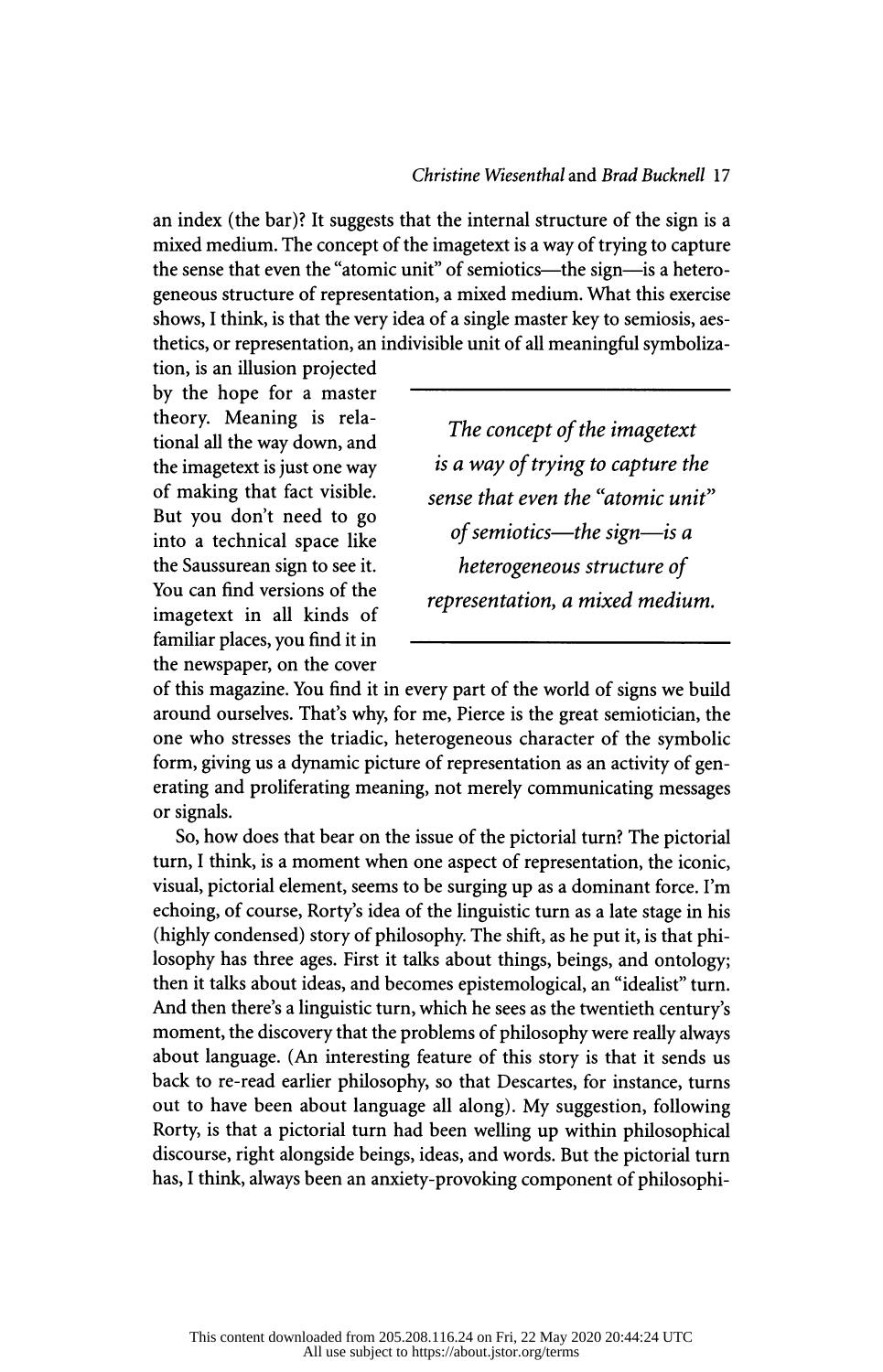cal discourse. The image, the picture, the visual appearance or symbol, the metaphor, icon, or likeness has always seemed like a "necessary evil" in thinking itself, as if we had some notion of pure, imageless thought that would be uncontaminated by the senses, illusions, or figurative language. Martin Jay documents the history of one strand of this anxiety in Downcast Eyes very fully, showing how the "denigration of vision," and anxieties about pictures and visual representation are a constant theme in modern French philosophy. My suggestion is that the concept of a pictor ial turn may help us to historicize this anxiety, to locate it in specific cul tural conditions, but also to see it as comparable in its foundational importance to the other great philosophical questions about language, ideas, and things. When, for instance, does Heidegger's "age of the world picture" come into being? What is the "picture" that Wittgenstein found residing "in our language" so that we could "not get outside it"? Is he talk ing about certain metaphors, about the way certain philosophical pictures structure the way we think? Do these pictures have to be smashed or cor rected? Is this what Nietszche was conjuring with when he suggested in The Twilight of the Idols that we must "philosophize with a hammer," using our language like a "tuning fork" to "sound the idols" that resonate in our thinking? Do we need a talking cure to get over pictures? And sup pose that pictures were an incurable addiction? Would that explain why Gilles Deleuze insists that the task of philosophy is always the same: Iconology.

I don't see the pictorial turn, then, as unique to our time, even though there is no question that it is a commonplace of our time. Part of what's at issue here, is how does a cultural moment define itself? You will rarely get an argument from anybody if you assert that this is a time in which visual media, images and pictures are everywhere. That is a received idea. It is not the cutting edge of controversy to say that there is a pictorial turn in this sense. My aim is, in a sense, to name the cliché, to identify it, and to put it on the table for analysis. How does the sense of a pictorial turn get fleshed out? Is it, for one thing, really "pictorial" in any pure sense of the term? The concept of the imagetext becomes useful at this point for call ing attention to the fact that television is not, as is often said, a purely visual or pictorial medium, but a mixed medium of image/sound/text. There are peculiar sub-relations among those media, and we have a short hand for that, we call it "a visual medium." So, the question is, "Why do we call television a visual medium?" when a moment's reflection reveals that it isn't, it's a mixed medium. Why do we label it as "visual" and tell our selves a story of the advent of TV as a pictorial turn?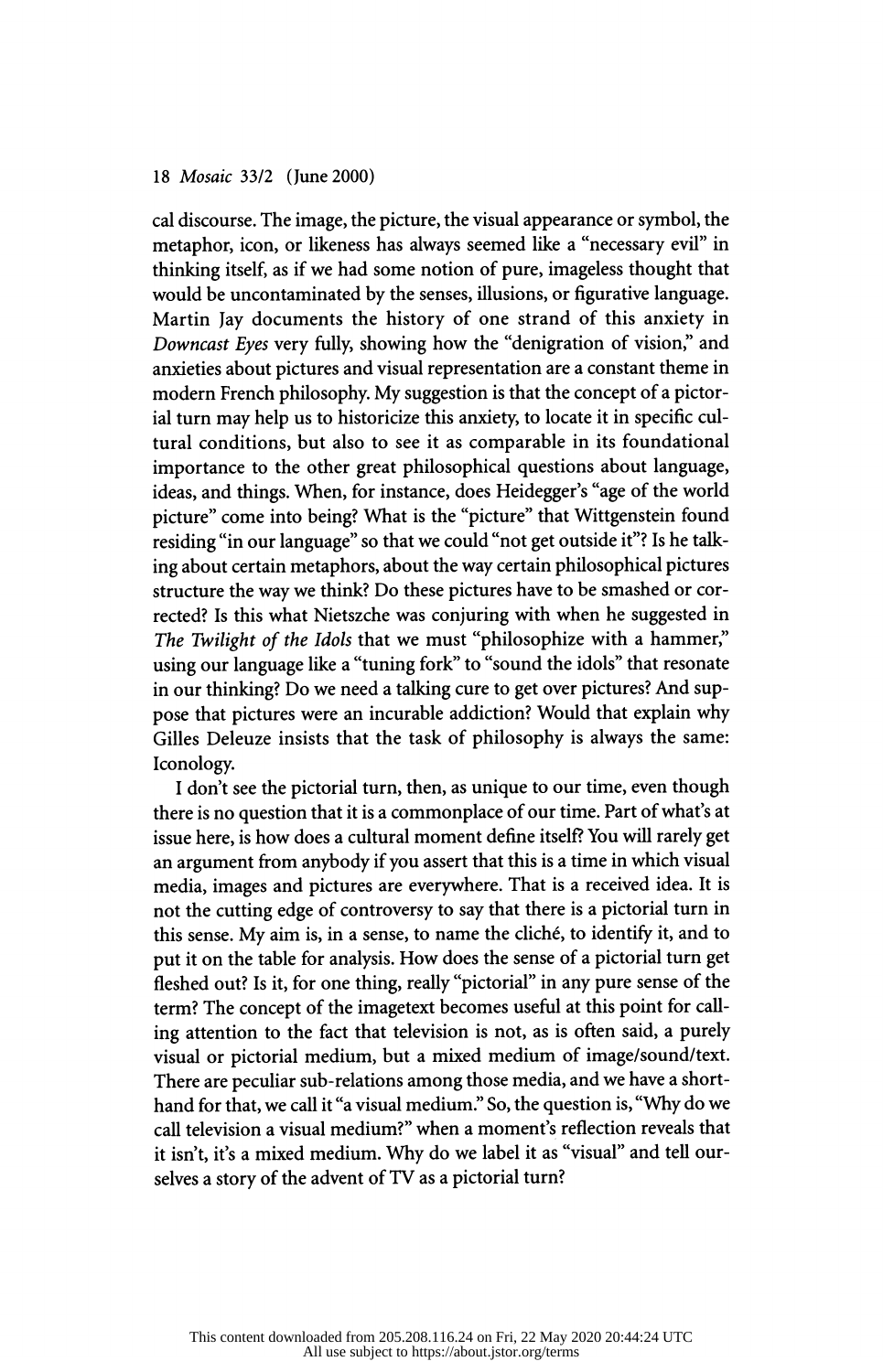BB Well, you would see the pictorial turn then as being less deterministic than say—I wouldn't exactly call Baudrillard deterministic but there's something kind of fatalistic about the simulacra, since how could you tell the difference between the image or the real, if you take his line of reason ing. So, you don't see the imagetext, then, as being this kind of deterministic cultural process?

WJTM No, I don't. I think it's the heterogeneous playing field in which agents find themselves, and I tend to think of the imagetext also in rela tion to the Lacanian triad of the imaginary, symbolic, and the real. There is an uncanny resonance between the Peircean triad (symbol, icon, index) and the Lacanian trio of "register." So one way to think of the pictorial turn is as what Žižek calls the "plague of fantasies," the eruption of the imaginary in daily life. But that does not loosen us from the grip, and necessity, of paying attention to, the symbolic on both language and nega tion, the law. Nor can you get away from the trauma of the real, which is always there. Think of the bar between the imaginary and the symbolic, the crevasse that Foucault talks about in his discussion of Magritte's "This Is Not a Pipe." Thaťs where the real is, the history that breaks "through the cracks" between the image and the word, the seeable and the sayable. Fred Jameson suggests that "history is what hurts," because, I think, it tears apart the veil of representation that buffers us from the world, the verbal and visual media that screen experience for us. The idea that every thing has been reduced to images, illusion, and simulation, that reality has been completely replaced by simulacra, leads very quickly to a kind of nihilism, and ultimately, I think, to a kind of stupidity. Baudrillard is vir tuosic at playing out the rule of the image, the pictorial turn, as a kind of a totally enveloping subjection to what he calls "the evil demon of images." The Baudrillardian critique (if it is that) is a kind of ironic, cele bratory iconophilia shot through with iconoclastic gestures. But I want to configure the pictorial turn as something that appears to be monolithic but is actually mixed, heterogeneous. And I also want to say that it's not just a matter of the present supposed dominance of "visual media" but an abiding problem in human cultures that can be found in ancient narra tives. The Biblical episode of the Golden Calf (Exodus 32) is a story of a pictorial turn. The Israelites turn aside from the law—and, it turns out, from a law they don't know about yet—and turn to an image to show them the way. And then the symbolic, in the form of the Mosaic lawwriting, the text, the father-returns to punish them. A pictorial turn occurs every time there's an episode of iconoclasm. That's why the idea of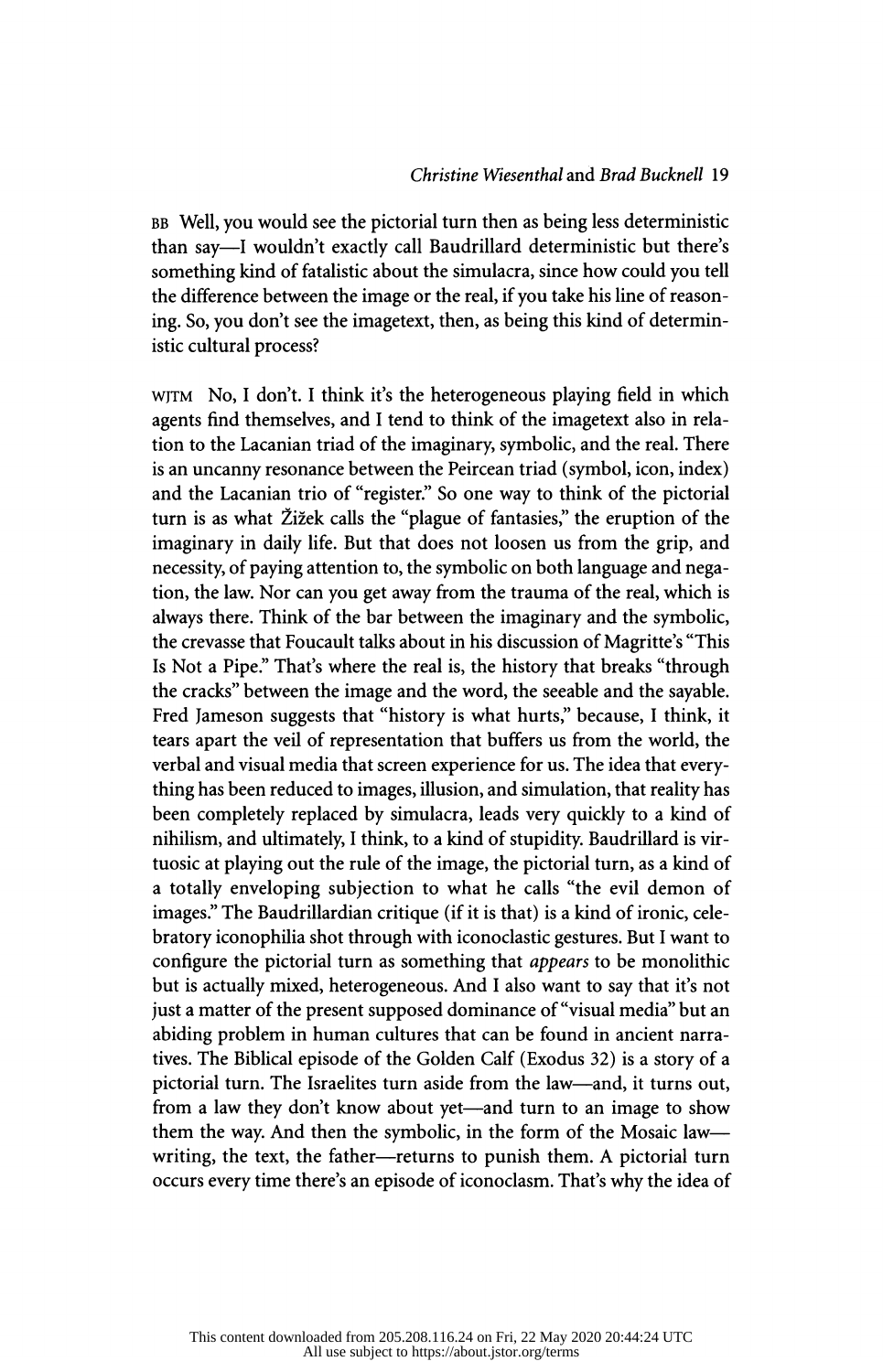the pictorial turn is a movable trope like the imagetext. It isn't to be under stood as something that only resides in one place or only happens once, but as a wedge or lever for prying apart representational practices. An analogy for the imagetext is Derrida's idea of difference/différance—a seam or suture in representation, and the pictorial turn is also a trope, only it's historical in the sense that a move has occurred, in which pictures (of some kind) have emerged as a frightening new force on the horizon. This is something that you can find in many different historical periods. I'm sure you could, right now, elaborate on a number of highlights-17th century France is a great moment for pictorial turns and anxiety about spectacle; the moment of the invention of photography, or of cinema, or of perspective are other examples.

BB Well, I guess, in talking of Baudrillard, you've just been speaking contra Baudrillard. What does it mean, in more concrete terms, to come to the conclusion you do, in Picture Theory, that "illusion isn't everything and vice versa"? It seems to head in the Baudrillardian direction, but obviously does not want to go there.

 cw Yes, it's an interesting moment in the book because you talk about illusion as signaling a formal condition of consciousness. If that's the case, then how could it not be "everything"?

 wjtm Because consciousness doesn't stay the same. Consciousness is tem porality and transformation, and that means it gets disappointed or disil lusioned, and that's when it knows that something was an illusion. The interesting thing about illusion is not just being in it, but falling out of it, and we experience both. That's really what consciousness is, the dialectic between illusion and reality, the imaginary, its symbolic interdiction, and the moment of rupture when the real appears. Suppose that now, or as of five minutes ago, we stopped being mistaken about something, in the grip of some fantasy, or some false code, and now we find ourselves suddenly in the sphere of the real. This doesn't happen very often, admittedly, but when it does, we recognize it individually and collectively as fundamental to our experience of learning. That's what cognition is, it's saying, "I don't believe that anymore. I used to think that. I used to even know that. Now, I'm not so sure." The illusion is shaky or it somehow has cracks in it and I want to make those cracks get wider so I can see what is underneath that. So, it seems to me that it's a basic postulate, illusion cannot be everything. It can only be in some kind of dialectical relationship with the real, and if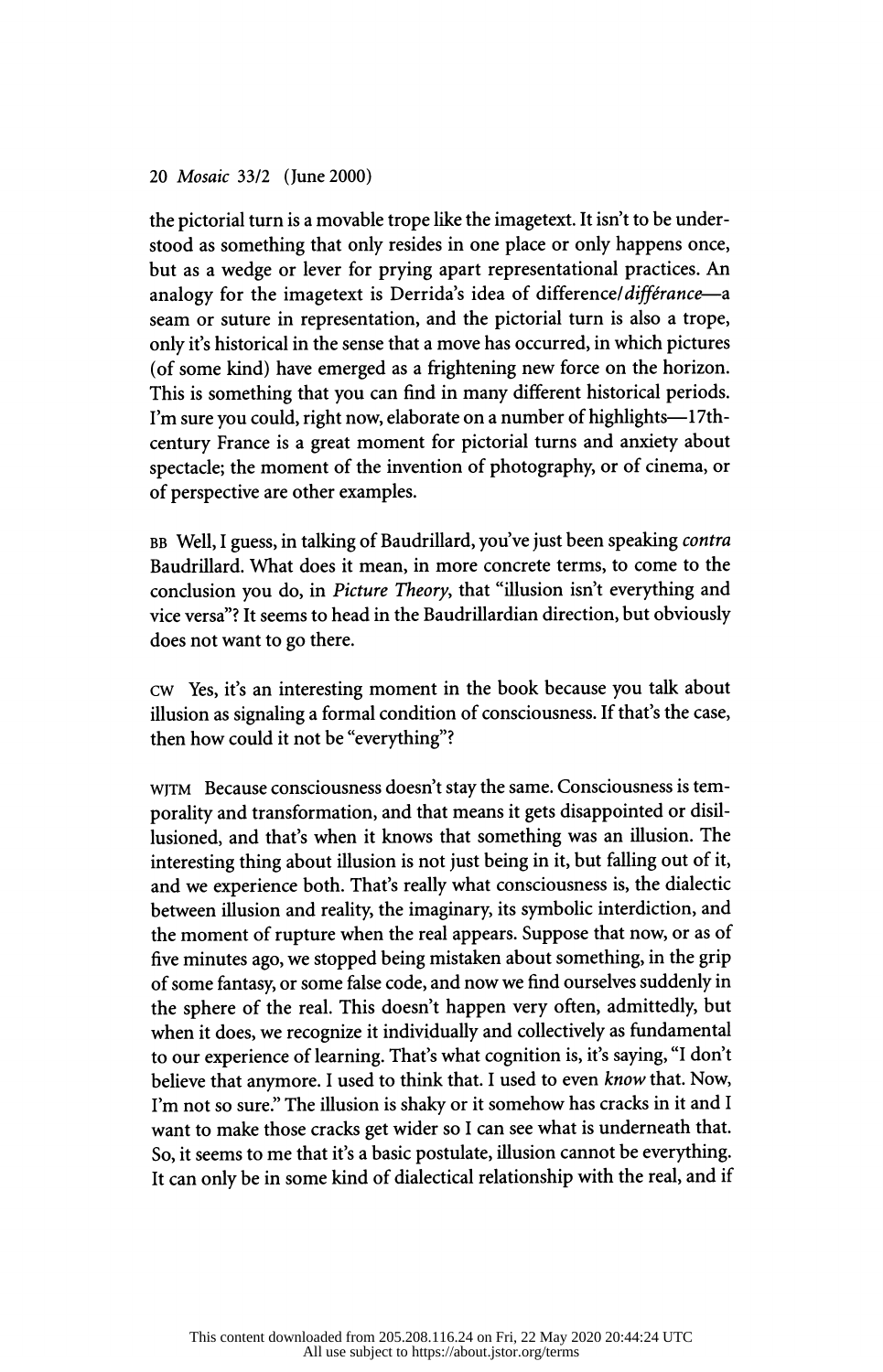# Christine Wiesenthal and Brad Buckneil 21

 we think of illusion as mainly connected to fantasy or the imaginary, it has a dynamic relation with the symbolic as well. Even if we don't know what the real is, the symbolic is always coming in to interdict fantasy and to say, "You are forbidden to think that way or to think with that" ("that" usually being an image of some sort). The Biblical image of the Golden Calf and the Mosaic law are in a dialectical relation—the false, illusory image of God opposed to the word of God. The Israelites want a leader: are they going to be lead by the image or are they going to be led by the text? The imaginary and the symbolic are in a struggle there, and maybe both of them are on the side of illusion. The real is the massacre of 3,000 Israelites, as a result of this intransigent choice. All of the people who are on the side of the image—over there, and everybody who is on the side of the text—over here. The trick is to read this story outside those choices.

BB But the illusion and fantasy aren't necessarily identical?

 wjtm No, I'm suggesting that fantasy would be one of the mechanisms by which illusions are proliferated (artistic media would be another), but the symbolic is also capable of generating its own illusions-for instance, the illusion that there is a law which protects us against fantasy, a law against images, and it's absolute and you had better follow it to the letter, to the death.

 cw "Nothing lies outside representation" (1994, 419). The claim is tanta lizing in its ambiguity. Do you mean "lies" as in "exists" or "lies" as in the sense of an "illusion" that is "built into the very conditions of sentience" and "extends [. . .] into the universal structure of ideology or false con sciousness" (1994, 343)?

 wjtm I love your reading of that. I suppose I should have known that was in there but I never thought about it as lies, as in "true lies." I thought of it as "residing" or "being located outside," and the main pun I was working with was the idea of nothing as absence or as itself a substantive. The word "representation" I think, is one of the those really resonant, unsur passable terms that, for various reasons, we are always trying to "get beyond"—to exactly what isn't always clear. Cultural studies and much of contemporary theory has had great difficulty with the concept of repre sentation. There's been an effort to transcend or bracket it, to connect it with a bad conscience around "naive" mimesis, "mere" copy theories, or correspondence models of truth. Sometimes representation seems to be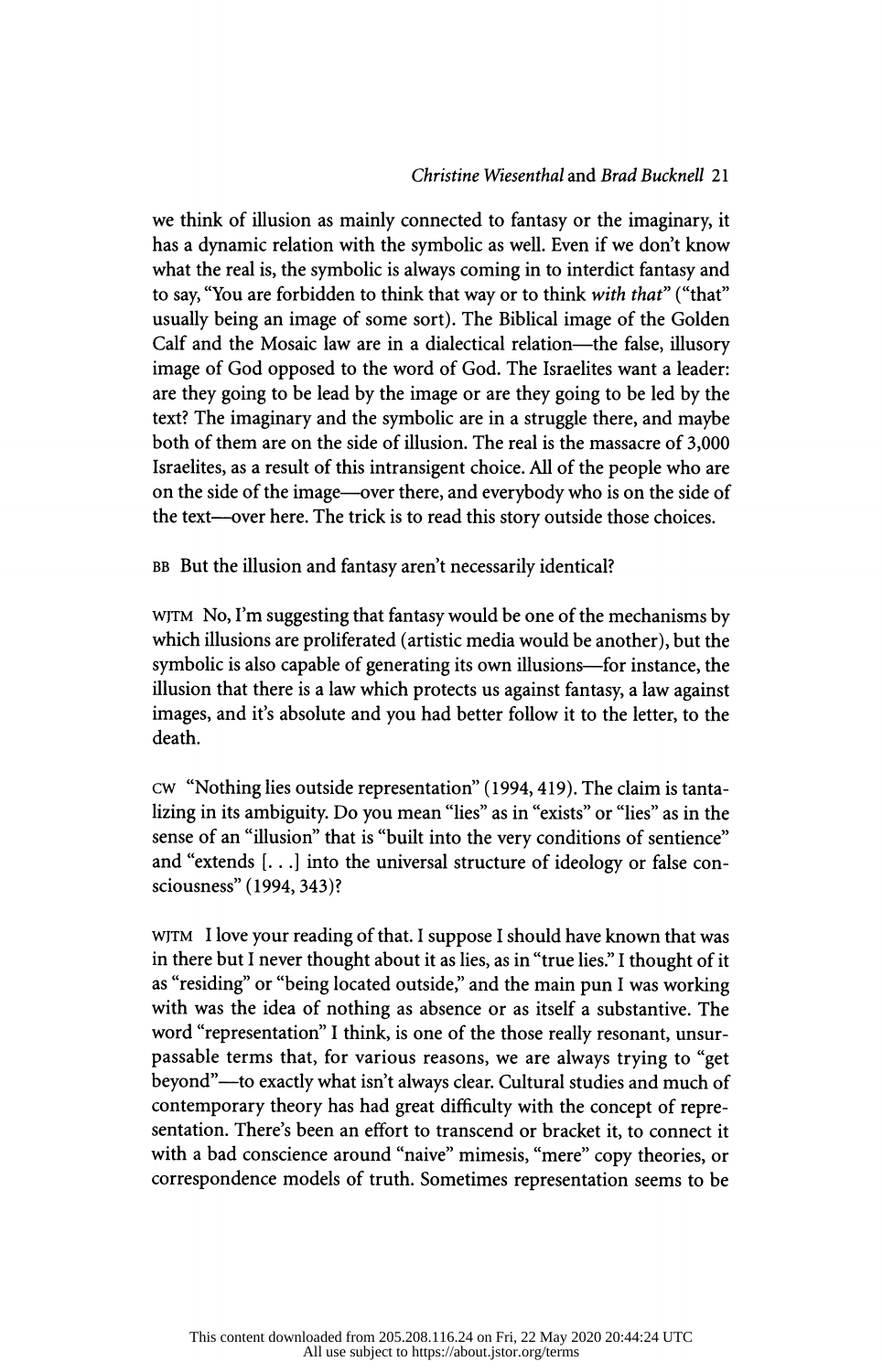equivalent to ideology or false consciousness as such, or bad political tra ditions such as liberalism with its notions of representation and represen tativity as crucial to political forms. To some extent, I regard the exile of representation as one of those cycles of intellectual fashion that designates a term as the "scapegoat" concept. It's almost a perverse axiom with me to resist these cycles. Just when I began to hear everybody saying, "Let's not talk about representation, we are beyond that," that's exactly when I want to talk about it. I feel a similar thing has happened with the concept of "form" in the study of art and literature. At the last (1999) meeting of the Modern Language Association, Edward Said organized a Presidential Forum on the question of scholarship and commitment, and he asked me to prepare a talk for it. So, needless to say, with my perverse streak, I wrote a paper called "The Commitment to Form," because I couldn't bear the idea of talking about my commitments to social justice or educational progress, the things that, of course, one is "committed to" in the usual sense. I wanted to find a way to think commitment against the grain of what is expected, independent of voluntarism or decisionism, as a neces sity one awakens to. One thing that is often taken for granted is that we've gotten beyond formalism, that "mere" formalism is old hat, and now we

 Another way to put this is, I love to bring ideas that are widely regarded as obsolete or unfashionable back to life.

 have left behind the bad con science of organic form, of ideologies of totality, and coherence, in favor of cele brations of constructedness, artificiality, and fragmenta tion. So I presented a brief genealogy of the actual fate of formalism in mid-twentieth century criticism, trying to show that it's a key word for

Adorno and Frederick Jameson-whose first book, Marxism and Form, is still a classic-and for a clearly "committed" critic like Said, who is-and not just in his music criticism, but everywhere—asserting that a crucial part of his task as a political critic is to be involved in issues that can only be grasped by formalism. Another way to put this is, I love to bring ideas that are widely regarded as obsolete or unfashionable back to life. I'm less interested in what we used to call "the history of ideas" than in the sur vival and rebirth of ideas and images. That's why I wrote a book about dinosaurs, a survey of the very image and metaphor of obsolescence and extinction in what we think of as our modern world. The same impulse to